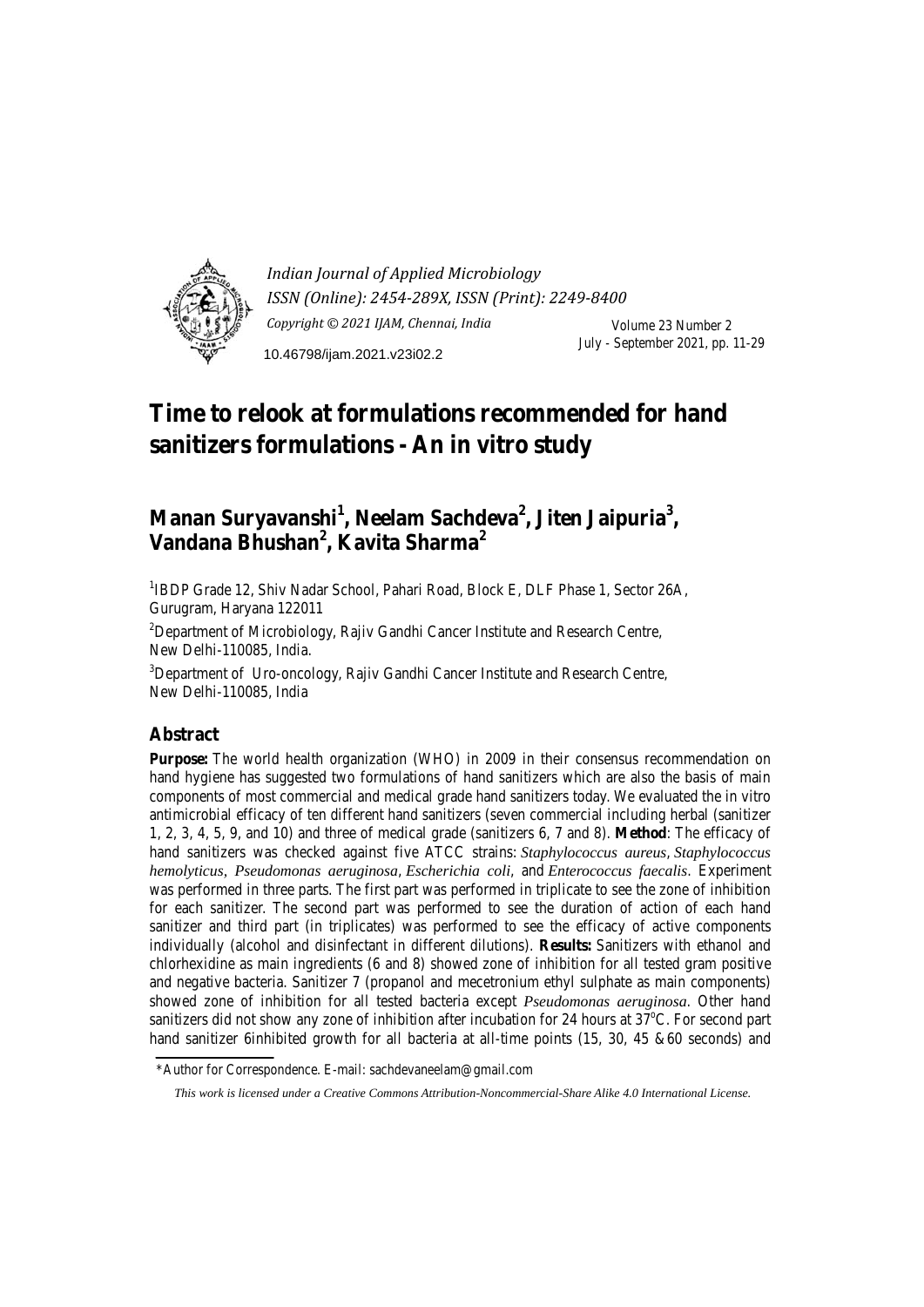Sanitizer 8(ethanol and chlorhexidine as main components) showed growth inhibition only after 15seconds. Other hand sanitizers did not show any growth inhibition. For the third part, all dilutions of ethanol and propanol (60%, 70% and 80%) were unable to inhibit growth of any ATCC strain. Disinfectant 2.5v/v chlorhexidine was able to inhibit all five bacteria.0.2 gm mecetronium ethyl sulphate showed inhibition for all except *Pseudomonas aeruginosa*. **Conclusion:** Hand sanitizers with alcohol only as their main ingredient were unable to inhibit growth of ATCC strains. Hand sanitizers with both alcohol and disinfectant performed better .These findings preludes for further in vivo studies to validate 2009-WHO hand sanitizer preparations and suggest modifications.

**Keywords:** Hand Sanitizer, WHO, alcohol, ethanol, chlorhexidine, mecetronium ethyl sulphate

#### **Introduction**

The skin serves as a protective barrier against many harmful microorganisms. It harbours many useful bacteria like *Staphylococcus epidermis*, *Propionibacterium spp., Corynebacterium spp., Micrococcus spp.* and *Staphylococcus aureus*. These bacteria compete with pathogenic bacteria and prevent their colonization. These good bacteria may be lost by frequent hand washing or use of topical antibiotics [1]. Normally at a given time there are about  $10000$  organisms per cm<sup>2</sup> of normal skin [2]. Hand bacteria are the common cause of cold, fever, cough and diarrhoea [3]. Thus hand hygiene plays a very crucial role to maintain good health by preventing respiratory, skin and gastrointestinal infections.

Hand washing with soap has been known to reduce infection. Some studies claim that even after hand washing majority of bacteria were not removed in individuals who did not follow proper hand washing steps [4]. Also natural skin oils are removed resulting in cracked skin which could provide a portal for entry of microorganisms[5]. Based on these limitations the concept of hand sanitizers was introduced.

Semmelweis in 1846 was first to start the concept of hand hygiene using chlorinated lime [6].Initially this concept was only for infection control. In 2002 Centre for Disease Control and Prevention (CDC) issued a guideline stating that alcohol based hand rubs which are now called sanitizers could be used as a routine for decontaminating hands [7]. These hand sanitizers decrease infection and their antimicrobial activity is very fast. There is no added need for water or hand drying which were source of contamination. Some studies have shown that hand sanitizers have outperformed hand washing with soap [8]. The World Health Organization in 2009 in their consensus recommendation on hand hygiene in health care workers recommended that alcoholbased hand rubs were a means for fast and effective inactivation of a wide range of potentially harmful microorganisms present on hands. They have suggested two formulations keeping into account cost and microbiological efficacy [9].

WHO also recommends using reagents that are of pharmacopeial quality and refrain from use of technical grade products. Not only the composition but the method of use and duration of use is also elaborated by WHO [9].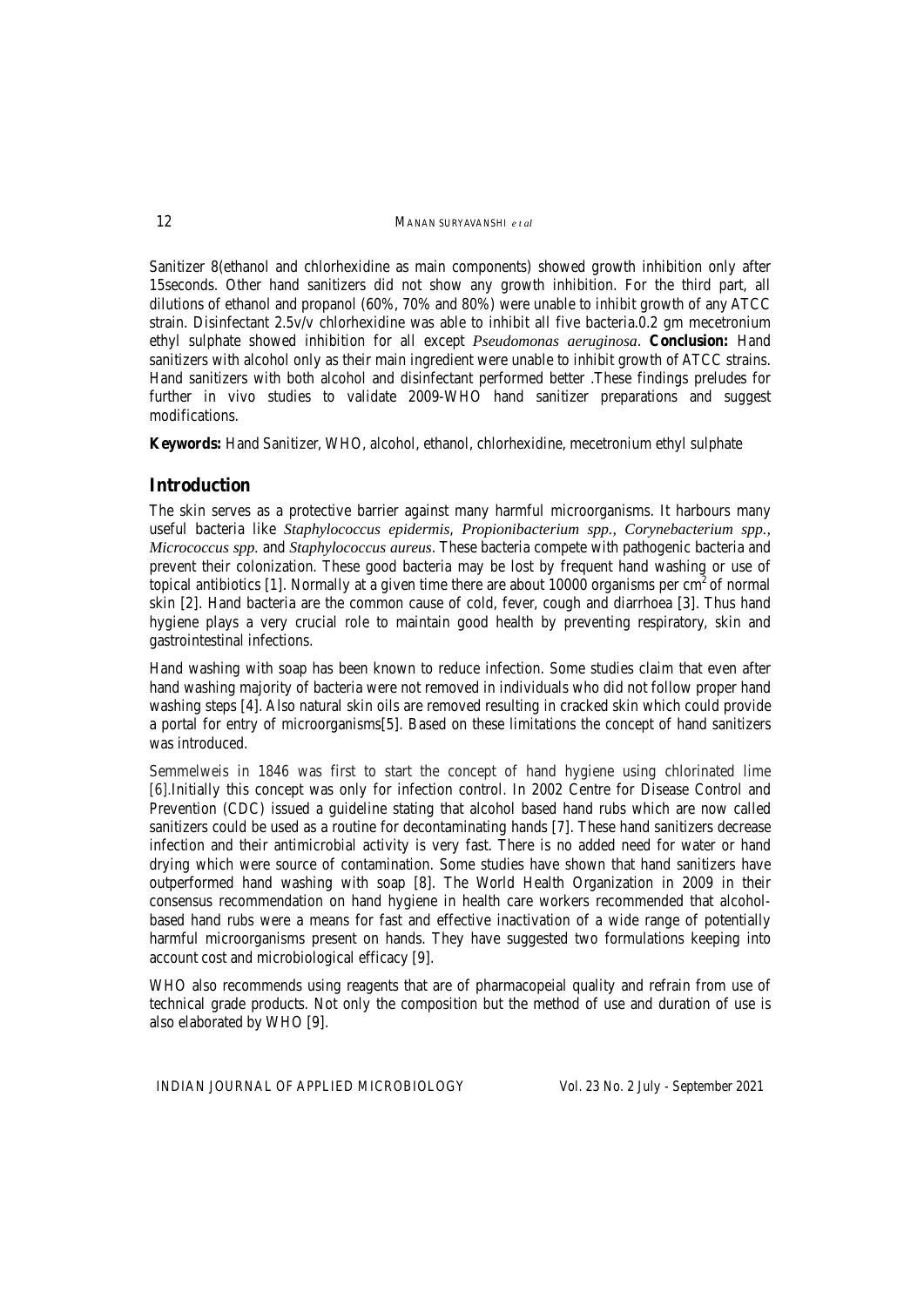There are two categories of hand sanitizer: Alcohol based and alcohol free [10]. The alcohol based sanitizers have isopropanol, n-propanol or ethanol as their active ingredients [11]. On the other hand alcohol-free hand sanitizers use antiseptics for antimicrobial properties. Excipients and humectants are also added to most hand sanitizers. Medical grade sanitizers usually contain mixture of alcohol and disinfectant (antiseptic) preparations. Most of the commercially used sanitizers are alcohol based with gel, liquid or foam preparations to increase sensory attributes of these preparations [12].

### **Materials and Methods**

We evaluated the in vitro antimicrobial efficacy of ten different hand sanitizers. These included seven commercial (including three herbal) and three of hospital use hand sanitizers. They were anonymized randomly from 1 to 10. The details of their composition and expiry date have been tabulated (Table 1).

| <b>Sanitizer</b> | Composition                                                            | Date of     | Date of |
|------------------|------------------------------------------------------------------------|-------------|---------|
|                  |                                                                        | manufacture | expiry  |
| 1.               | Alcohol IP (Denatured) eq. to Absolute Alcohol 72.34% v/v, water,      | 12/20       | 11/22   |
|                  | PEG/PPG-17/6 Copolymer, Propylene Clycol, Acrylates / C10-30           |             |         |
|                  | Alkyl<br>Acrylate<br>Tetra<br>Crosspolymer,<br>hydroxypropyl           |             |         |
|                  | Ethylenediamine, Parfum, Lemonene                                      |             |         |
| 2.               | Ethyl alcohol(denatured) $95\%$ v/v I.P 70%w/w in a perfumed gel       | 6/20        | 12/22   |
|                  | base Q.S TO 100%                                                       |             |         |
| 3.               | Each 1 ml contains Dhanyaka ( <i>Coriandrum sativum</i> ) Fr. 0.30mg   | 8/2020      | 7/2022  |
|                  | Ushira (Vetiveriazizanioides) Rt. 0.30 mg                              |             |         |
|                  | Nagaramusta (Cyperusscariosua) Rz. 0.25 mg                             |             |         |
|                  | Hati ( <i>Hedychiumspicatum</i> ) Rz. 0.10 mg                          |             |         |
|                  | Nimba (Azadirachta indica) Sd. 0.05mg.                                 |             |         |
|                  | Processed in Prasannaq.s (rectified spirit alcohol content $60\%$ v/v) |             |         |
| 4.               | Iso-propyl alcohol 70%                                                 | 06/20       | 06/23   |
|                  | Acrylate copolymer, triethanolamine, DM water, perfume                 |             |         |
| 5.               | Active Ingredient - Ethyl Alcohol 70%, Water, Glycerin, PEG-6          | 9/2020      | 9/2022  |
|                  | (and) AMP - Acrylates/Vinyl Isodecanoate Cross polymer,                |             |         |
|                  | Diisopropanolamine, Aloe Barbadensis miller Leaf Juice.                |             |         |

**Table 1: Showing components of different hand sanitizers (including three herbal and 3 medical grade) along with their date of manufacture and expiry dates.**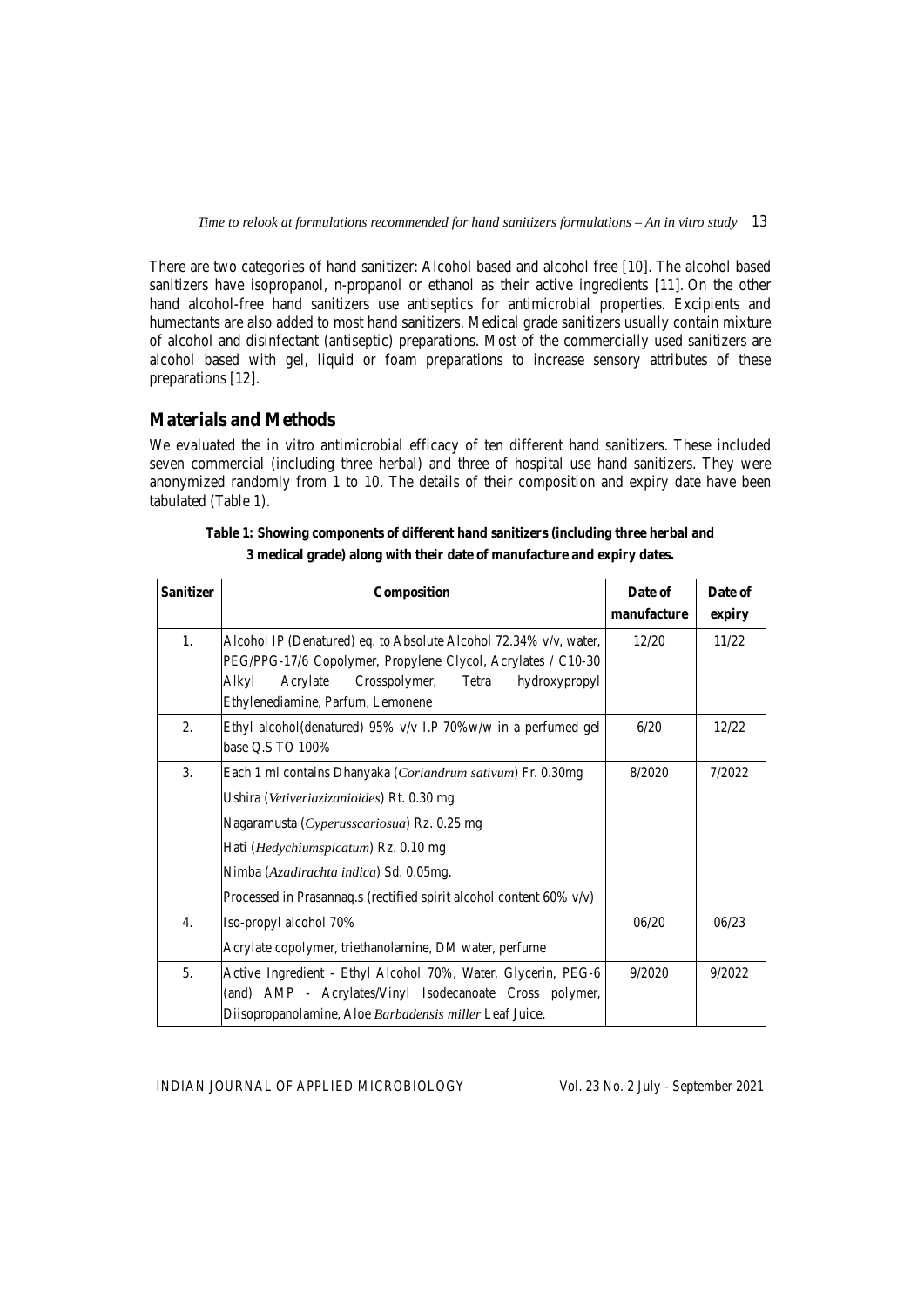14MANAN SURYAVANSHI *e t al*

| 6.  | Chlorhexidine Gluconate solution $2.5\%$ v/v (Equ. To 0.5% w/v<br>Chlorhexidine Gluconate),                                                                                                                                                                                       | 6/2019    | 6/2022   |
|-----|-----------------------------------------------------------------------------------------------------------------------------------------------------------------------------------------------------------------------------------------------------------------------------------|-----------|----------|
|     | Ethyl alcohol IP 70% v/v (with emollient and moisturizer)                                                                                                                                                                                                                         |           |          |
| 7.  | Each 100gm contains                                                                                                                                                                                                                                                               | 4/2019    | 3/2022   |
|     | 2-propanol IP:45gms                                                                                                                                                                                                                                                               |           |          |
|     | 1-propanol: 30 gms                                                                                                                                                                                                                                                                |           |          |
|     | ethyl-hexadecyl-dimethyl ammonium-ethyl sulphate:<br>$0.2$ gms.<br>(Mecetronium Ethyl Sulphate)                                                                                                                                                                                   |           |          |
| 8.  | Chlorhexidine Gluconate solution $2.5\%$ v/v (Equ. To 0.5% w/v<br>Chlorhexidine Gluconate), Ethyl alcohol IP 70% v/v                                                                                                                                                              | Nov 2019  | Oct 2021 |
| 9.  | Alcohol Denatured 73.0%, fresh aloe vera gel 5.0%, Neem Leaf<br>extract 2.0%, Tulsi leaf extract 1.0%, Sweet Orange Essential oil<br>1.0%, Talisa Patra Leaf extract 0.7%, Vidanga fruit extract 0.5%,<br>Nilgiri leaf extract 0.5%, silver citrate# 0.5%, Coconut water<br>0.10% | 04/20     | 03/22    |
|     | Base contains Aqua, Glycerine, Dehydroxanthan Gum, Vitamin E,<br>Phytic acid, Sodium Levulinate & Sodium anisate                                                                                                                                                                  |           |          |
| 10. | Ethyl alcohol 70% v/v, aqua, neelam extract, calendula extract,<br>carbome, tea tree oil and aloe vera                                                                                                                                                                            | June 2021 | May 2022 |

The efficacy of these sanitizers was checked against five ATCC strains: *Staphylococcus aureus* (ATCC 25923), *Staphylococcus hemolyticus* (ATCC 29970), *Enterococcus faecalis* (ATCC 29212), *Pseudomonas aeruginosa* (ATCC 27853) and *Escherichia coli* (ATCC 25922). These bacteria were prepared from lyophilised culture procured from Microbiologics.

This was an in vitro experiment. It was performed in three parts. The first part was performed in triplicates to see the zone of inhibition for each sanitizer[13].The second part was performed to see the duration of action of each hand sanitizer[14] and third part (in triplicate) was performed to see the efficacy of main components (alcohol in different dilutions and disinfectants) separately.

To maintain uniformity of bacterial concentration while culturing, 0.5 McFarland standard was prepared. This solution is known to act as a reference based on which turbidity can be adjusted by varying the concentration of bacteria in the solution. The concentration of bacteria is directly measured by a turbidometry method which is based on the principal of absorbance of solution at a wavelength of 625nm. The reading is proportional to the concentration of bacteria in the solution.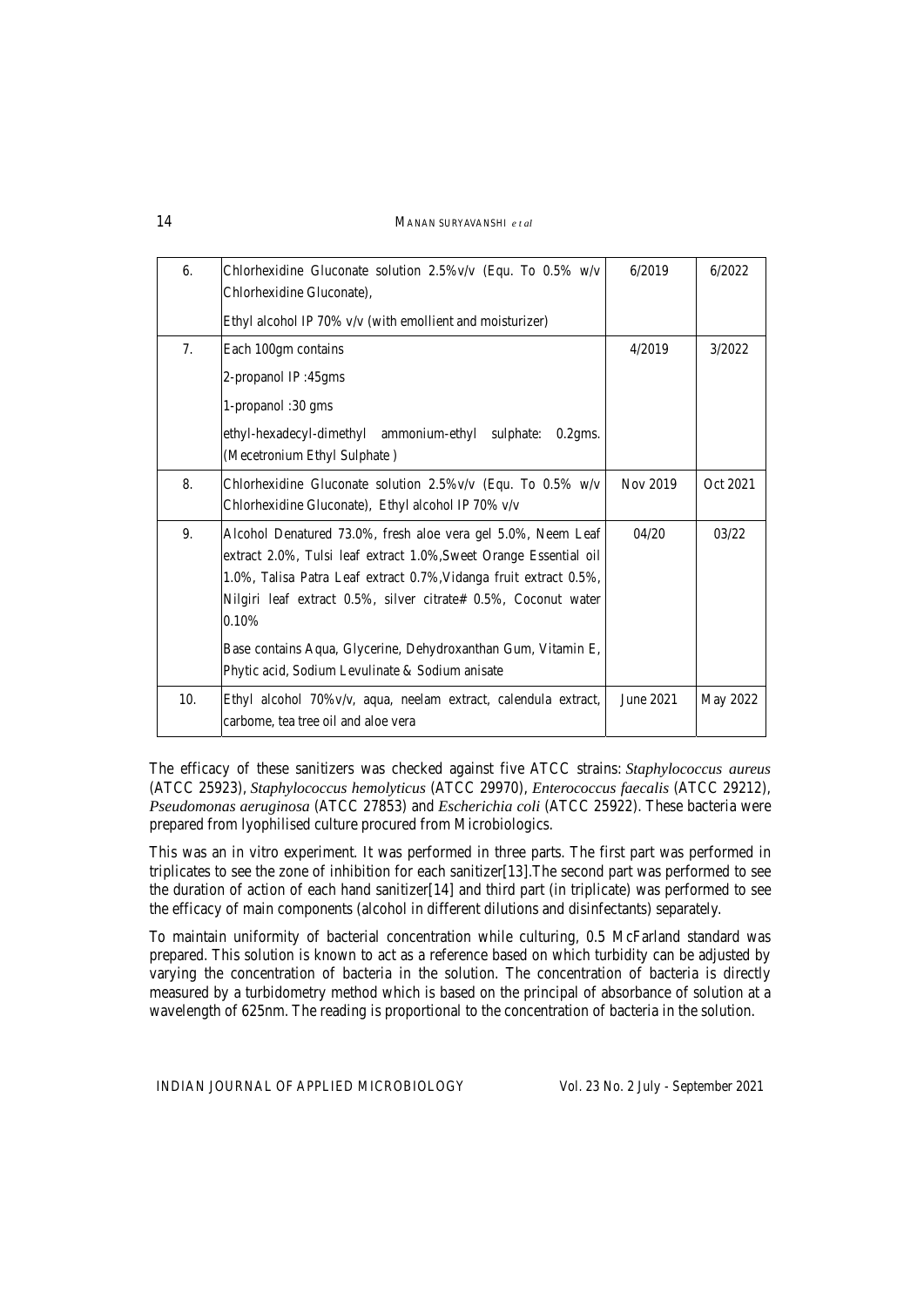#### *Antimicrobial sensitivity assay*

A sterile swab stick was taken and dipped in suspension of respective strains. The extra fluid was squeezed by pressing against the wall of the tube. A lawn /carpet culture of each of the bacterial strain is made on Muller Hinton agar [15].Six wells of 6mm diameter each were punched. Each culture plate had multiple 6mm diameter wells punched using a sterile corkborer. Five of the wells which would be used for sanitizers were made at the periphery and one for control was made in the centre of the plate. As there were ten hand sanitizers to be tested, for each strain of bacteria two culture plates were used. The peripheral wells were filled with 50 microliters of the hand sanitizer using a micropipette. Unaltered concentrations of freshly opened hand sanitizers were used. The centralwell was filled with 50microliters of sterile normal saline as a control. The plates were then incubated for 24 h at 37°C. The zone of inhibition was measured to know the efficacy of different hand sanitizer. The whole experiment was repeated thrice. The experiments were performed thrice for better statistical analysis.

In second part of the experiment we wanted to know the time of action of different sanitizers so 10.0ml of 0.5 McFarland bacterial suspension was prepared. Ten smaller tubes containing 1ml each was prepared from this master mix and were labelled from 1 to 10 for each sanitizer. Further tests were performed sequentially for each sanitizer from 1ml labelled tubes. Gram negative organisms (*Escherichia* coli and *Pseudomonas aeruginosa*) was plated on Blood agar and MacConkey agar each and gram positive (*Staphylococcus aureus, Staphylococcus hemolytics and Enterococcus fecalis*) was plated on blood agar using a loop full (4 mm diameter with 0.01ml of fluid) of the solution. Even if few bacteria were left alive in liquid media they are likely to grow in Blood Agar. Each plate was divided into four parts and streak culture from the above solution was plated at15, 30, 45 and 60 seconds of contact time (of strain and hand sanitizer) respectively. The same procedure was repeated for each sanitizer tube labelled from1 to 10. Each strain was cultured the same way.

As a proof of concept for the third part of experiment individual active components (ethanol, propanol, chlorhexidine and mecetronium ethyl sulphate) of hand sanitizers were used. This included testing multiple dilutions (70%, 80% and 90% respectively) of the both ethanol and propanol along disinfectants 2.5v/v chlorhexidine and 0.2 gmmecetronium ethyl sulphate (in 100ml in distilled water) separately against each of these four bacteria. This experiment was also repeated thrice.

### *Statistical Analysis*

Continuous data is presented asmedian (range) and count data is presented as numbers (proportions). Friedman's non parametric repeated measures ANOVA were used to assess quantitative differences in inhibition zones across multiple test attempts for different hand sanitizers. To avoid the fallacy of multiple hypothesis testing, subgroup differences were only tested if the overall p value was <0.0001. MedCalc Statistical Software version 19.2.6 (Med Calc Software bv, Ostend, Belgium) was used for statistical analysis and all tests were two tailed. Alpha<0.05 was set as significant beforehand. Graphs were populated using Excel and MedCalc.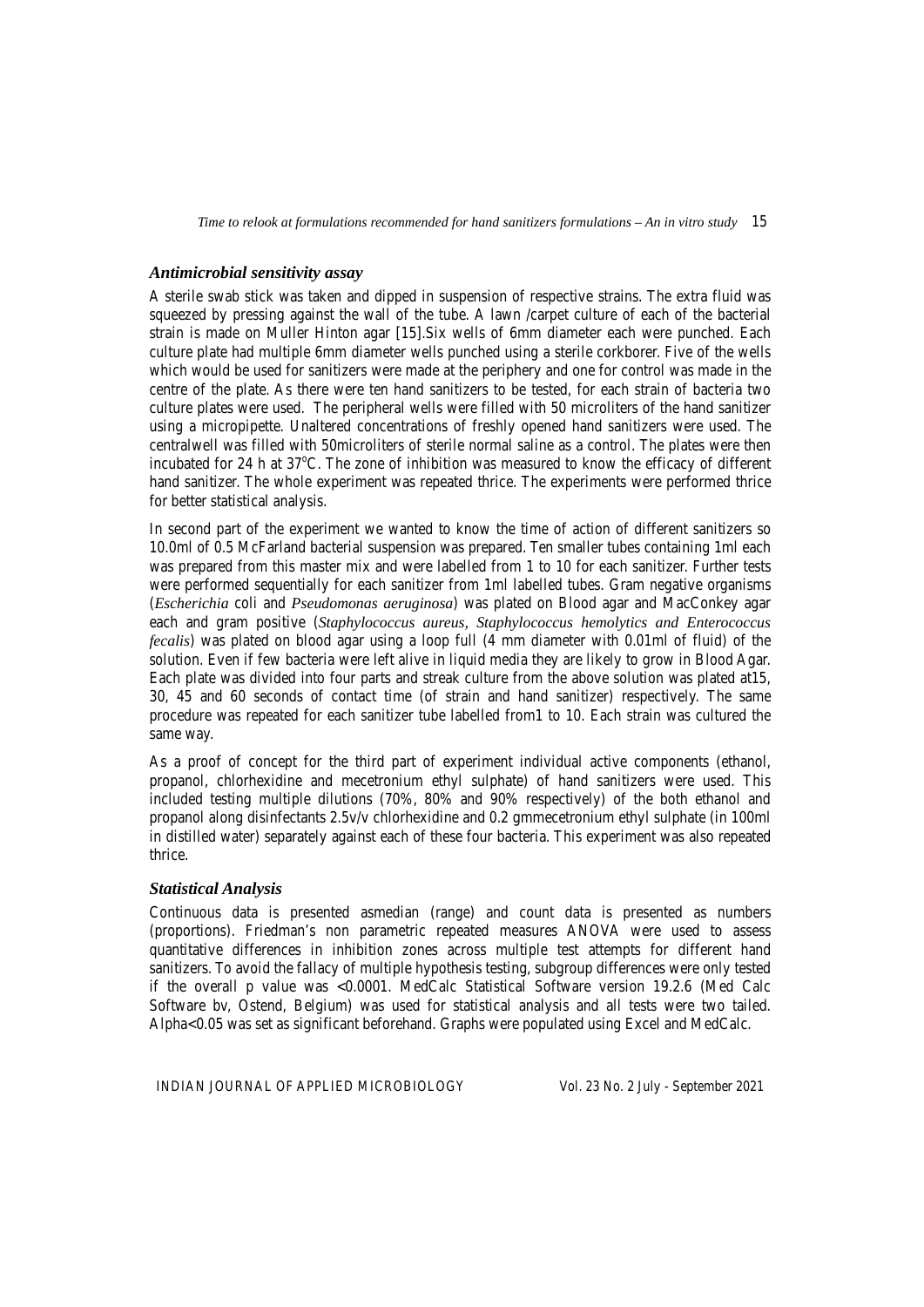# **Statistical Analysis**

# *Staphylococcus hemolyticus*

### **Friedman test**

| Cases in spreadsheet           |  |
|--------------------------------|--|
| Cases with missing values      |  |
| Cases included in the analysis |  |

|              | $\mathbf n$ | <b>Minimum</b> | 25th percentile | <b>Median</b> | 75th percentile | <b>Maximum</b> |
|--------------|-------------|----------------|-----------------|---------------|-----------------|----------------|
| a            | 3           | 0.0000         | 0.000           | 0.000         | 0.000           | 0.000          |
| $\mathbf b$  | 3           | 0.0000         | 0.000           | 0.000         | 0.000           | 0.000          |
| $\mathbf{c}$ | 3           | 0.0000         | 0.000           | 0.000         | 0.000           | 0.000          |
| d            | 3           | 0.0000         | 0.000           | 0.000         | 0.000           | 0.000          |
| e            | 3           | 0.0000         | 0.000           | 0.000         | 0.000           | 0.000          |
| $\mathbf f$  | 3           | 24.0000        | 24.500          | 26.000        | 26.750          | 27.000         |
| g            | 3           | 23,0000        | 23.500          | 25.000        | 25,000          | 25.000         |
| h            | 3           | 25,0000        | 25.500          | 27.000        | 27.750          | 28.000         |
| $\mathbf{i}$ | 3           | 0.0000         | 0.000           | 0.000         | 0.000           | 0.000          |
| J            | 3           | 0.0000         | 0.000           | 0.000         | 0.000           | 0.000          |

### **Descriptive statistics**

### **Friedman test**

| F               | 976.0000  |
|-----------------|-----------|
| DF <sub>1</sub> |           |
| DF <sub>2</sub> | 18        |
|                 | < 0.00001 |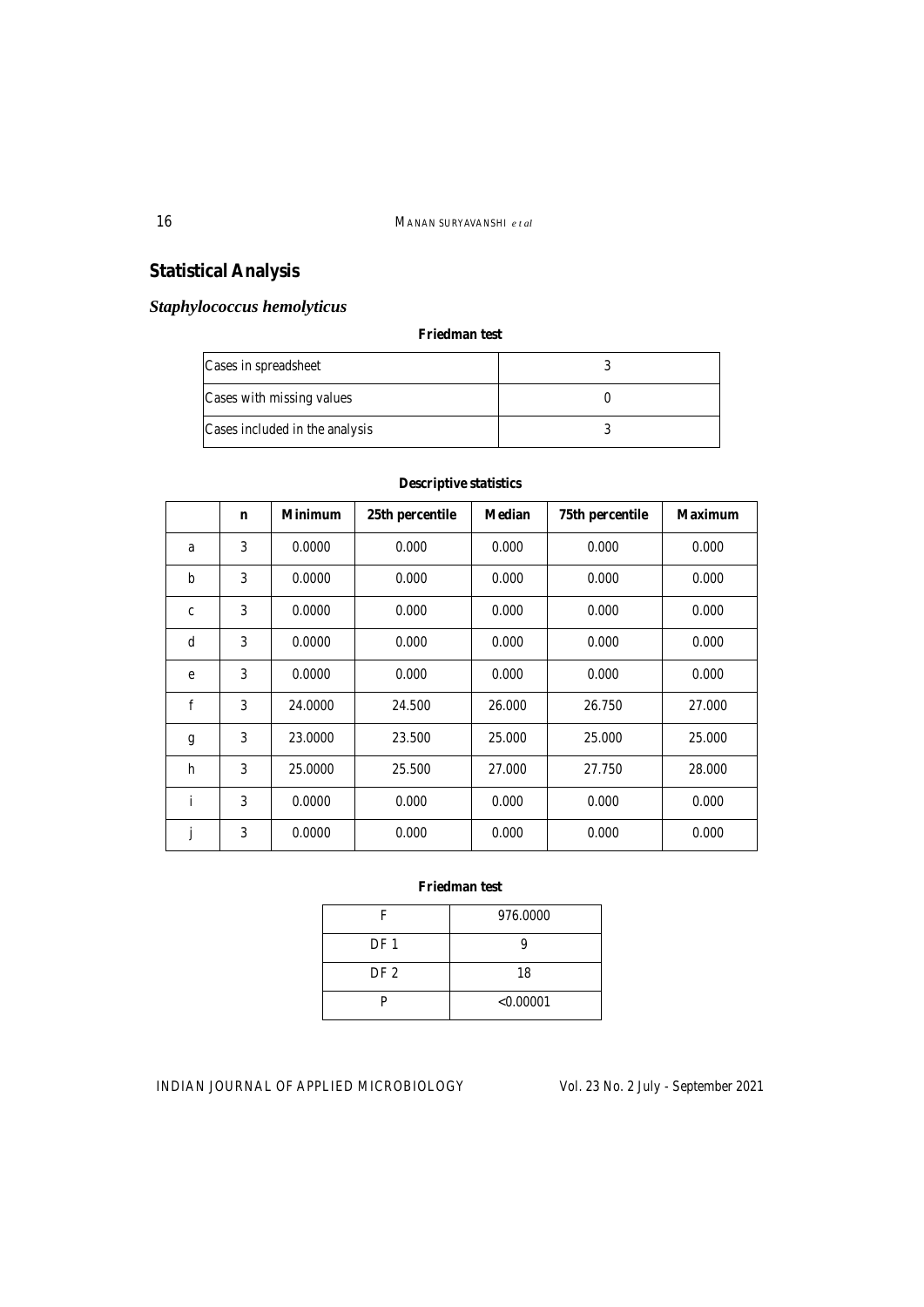| <b>Variable</b> | <b>Mean rank</b> | Different (P<0.05) from variable nr                    |
|-----------------|------------------|--------------------------------------------------------|
| $(1)$ a         | 4.0000           | $(6)$ $(7)$ $(8)$                                      |
| (2) b           | 4.0000           | $(6)$ $(7)$ $(8)$                                      |
| $(3)$ c         | 4.0000           | $(6)$ $(7)$ $(8)$                                      |
| $(4)$ d         | 4.0000           | $(6)$ $(7)$ $(8)$                                      |
| $(5)$ e         | 4.0000           | $(6)$ $(7)$ $(8)$                                      |
| $(6)$ f         | 9.1667           | $(1)$ $(2)$ $(3)$ $(4)$ $(5)$ $(7)$ $(8)$ $(9)$ $(10)$ |
| $(7)$ g         | 8.0000           | $(1)$ $(2)$ $(3)$ $(4)$ $(5)$ $(6)$ $(8)$ $(9)$ $(10)$ |
| $(8)$ h         | 9.8333           | $(1)$ $(2)$ $(3)$ $(4)$ $(5)$ $(6)$ $(7)$ $(9)$ $(10)$ |
| $(9)$ i         | 4.0000           | $(6)$ $(7)$ $(8)$                                      |
| $(10)$ j        | 4.0000           | $(6)$ $(7)$ $(8)$                                      |

**Multiple comparisons** 

Minimum required difference of mean rank: 0.2334

# *Staphylococcus aureus*

#### **Friedman test**

| Cases in spreadsheet           |  |
|--------------------------------|--|
| Cases with missing values      |  |
| Cases included in the analysis |  |

### **Descriptive statistics**

|             | n | <b>Minimum</b> | 25th percentile | <b>Median</b> | 75th percentile | <b>Maximum</b> |
|-------------|---|----------------|-----------------|---------------|-----------------|----------------|
| a           | 3 | 0.0000         | 0.000           | 0.000         | 0.000           | 0.000          |
| b           | 3 | 0.0000         | 0.000           | 0.000         | 0.000           | 0.000          |
| $\mathbf c$ | 3 | 0.0000         | 0.000           | 0.000         | 0.000           | 0.000          |
| d           | 3 | 0.0000         | 0.000           | 0.000         | 0.000           | 0.000          |
| e           | 3 | 0.0000         | 0.000           | 0.000         | 0.000           | 0.000          |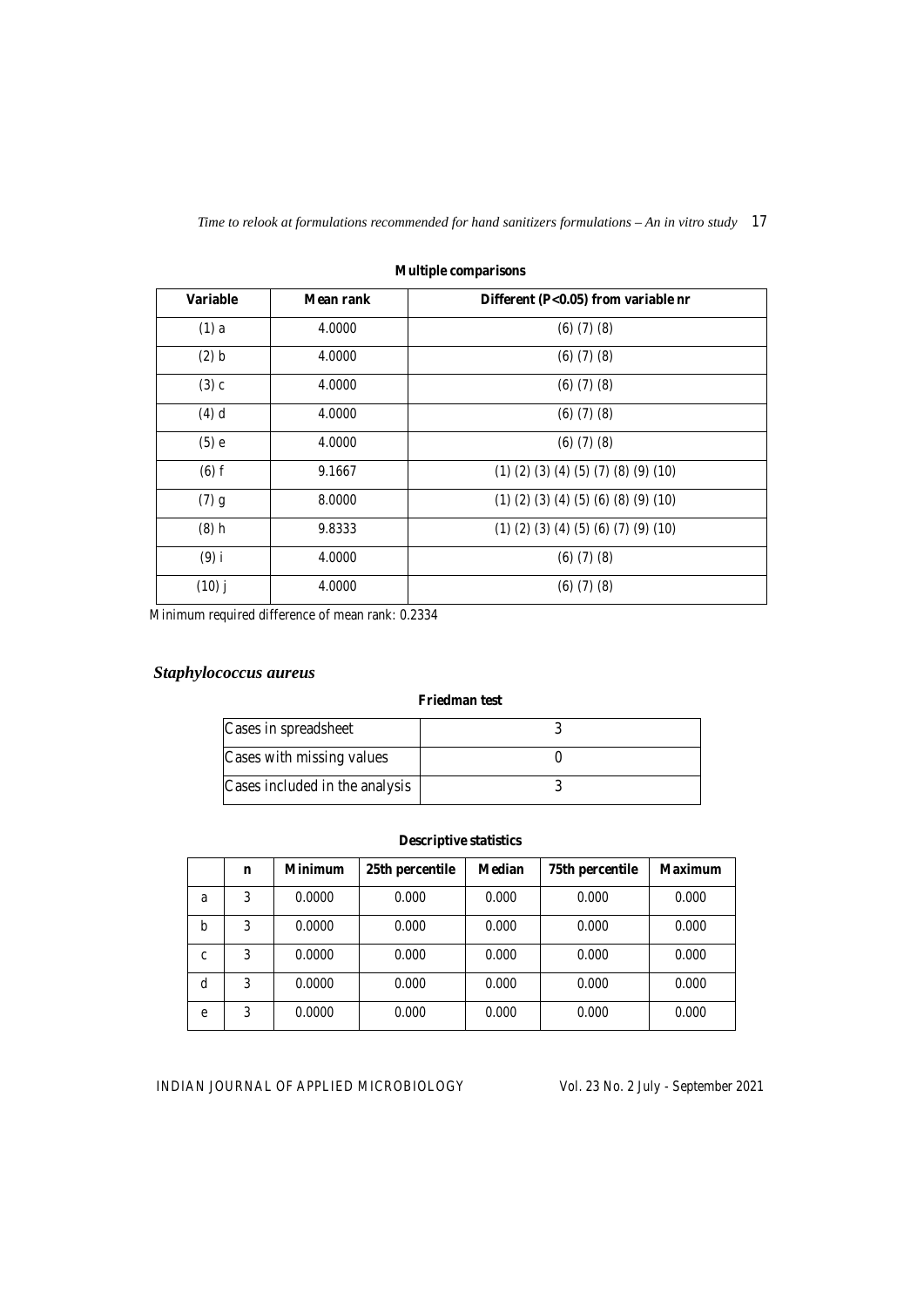|   | n | <b>Minimum</b> | 25th percentile | <b>Median</b> | 75th percentile | <b>Maximum</b> |
|---|---|----------------|-----------------|---------------|-----------------|----------------|
|   | 3 | 31.0000        | 31.250          | 32.000        | 33.500          | 34.000         |
| g | 3 | 19.0000        | 19.250          | 20.000        | 21.500          | 22,000         |
| h | 3 | 34,0000        | 34.500          | 36.000        | 36.750          | 37.000         |
|   | 3 | 0.0000         | 0.000           | 0.000         | 0.000           | 0.000          |
|   | 3 | 0.0000         | 0.000           | 0.000         | 0.000           | 0.000          |

### **Friedman test**

| Chi-squared | 27.0000 |
|-------------|---------|
| DF          |         |
| P           | 0.0014  |

### **Multiple comparisons**

| <b>Variable</b> | Mean rank | Different (P<0.05) from variable nr                    |
|-----------------|-----------|--------------------------------------------------------|
| $(1)$ a         | 4.0000    | $(6)$ $(7)$ $(8)$                                      |
| (2) b           | 4.0000    | $(6)$ $(7)$ $(8)$                                      |
| $(3)$ c         | 4.0000    | $(6)$ $(7)$ $(8)$                                      |
| $(4)$ d         | 4.0000    | $(6)$ $(7)$ $(8)$                                      |
| $(5)$ e         | 4.0000    | $(6)$ $(7)$ $(8)$                                      |
| $(6)$ f         | 9.0000    | $(1)$ $(2)$ $(3)$ $(4)$ $(5)$ $(7)$ $(8)$ $(9)$ $(10)$ |
| $(7)$ g         | 8.0000    | $(1)$ $(2)$ $(3)$ $(4)$ $(5)$ $(6)$ $(8)$ $(9)$ $(10)$ |
| $(8)$ h         | 10.0000   | $(1)$ $(2)$ $(3)$ $(4)$ $(5)$ $(6)$ $(7)$ $(9)$ $(10)$ |
| $(9)$ i         | 4.0000    | $(6)$ $(7)$ $(8)$                                      |
| $(10)$ j        | 4.0000    | $(6)$ $(7)$ $(8)$                                      |

Minimum required difference of mean rank: 0.0000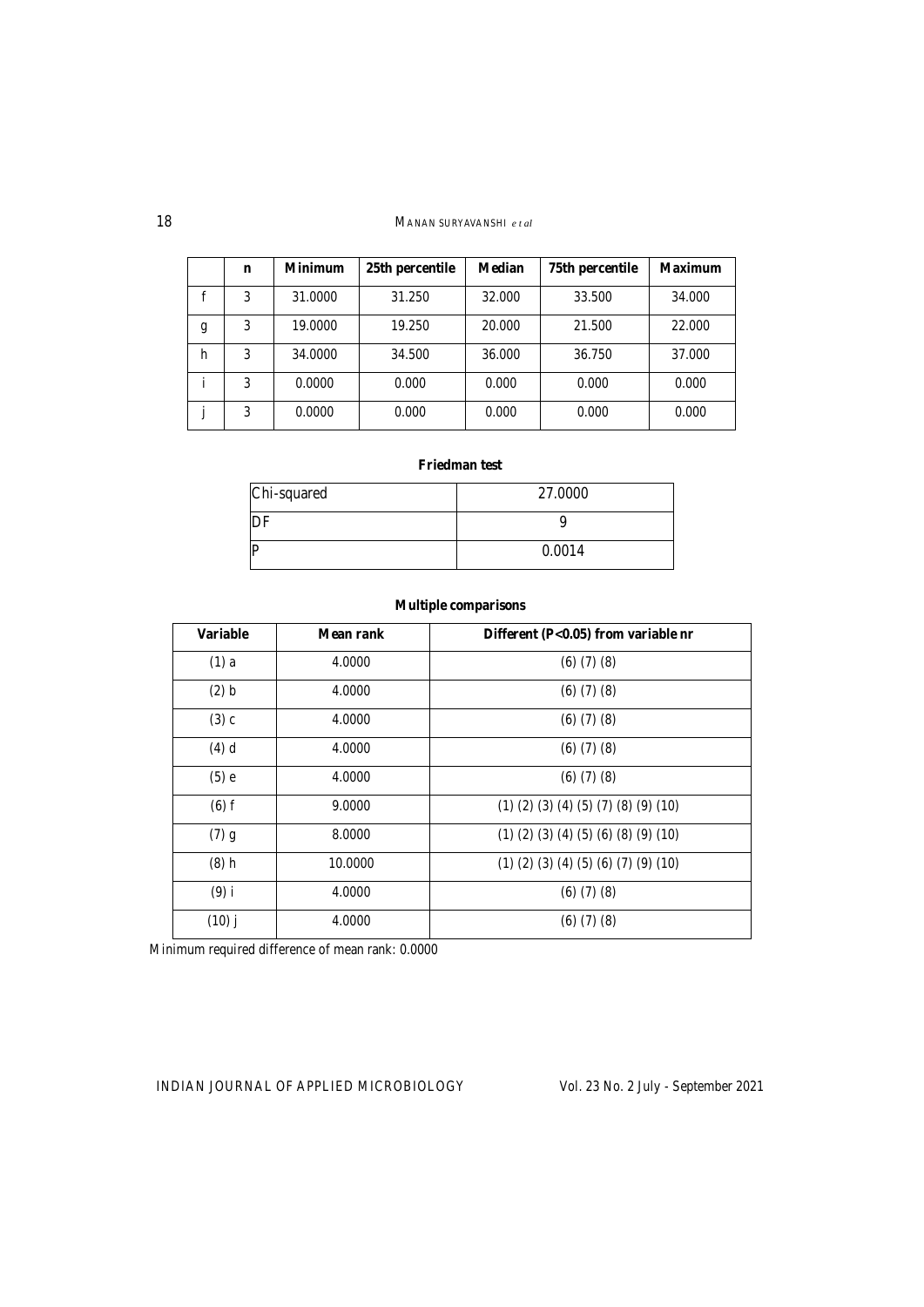# *Enterococcus fecalis*

#### **Friedman test**

| Cases in spreadsheet           |  |
|--------------------------------|--|
| Cases with missing values      |  |
| Cases included in the analysis |  |

|              | $\mathbf n$ | <b>Minimum</b> | 25th percentile | <b>Median</b> | 75th percentile | <b>Maximum</b> |
|--------------|-------------|----------------|-----------------|---------------|-----------------|----------------|
| a            | 3           | 0.0000         | 0.000           | 0.000         | 0.000           | 0.000          |
| b            | 3           | 0.0000         | 0.000           | 0.000         | 0.000           | 0.000          |
| $\mathbf{C}$ | 3           | 0.0000         | 0.000           | 0.000         | 0.000           | 0.000          |
| d            | 3           | 0.0000         | 0.000           | 0.000         | 0.000           | 0.000          |
| e            | 3           | 0.0000         | 0.000           | 0.000         | 0.000           | 0.000          |
| $\mathbf{f}$ | 3           | 22,0000        | 23,000          | 26.000        | 27.500          | 28,000         |
| g            | 3           | 20,0000        | 20.250          | 21.000        | 21.750          | 22.000         |
| h            | 3           | 23,0000        | 23.250          | 24.000        | 25.500          | 26.000         |
| $\mathbf{i}$ | 3           | 0.0000         | 0.000           | 0.000         | 0.000           | 0.000          |
| j            | 3           | 0.0000         | 0.000           | 0.000         | 0.000           | 0.000          |

### **Descriptive statistics**

### **Friedman test**

| F               | 324.0000  |
|-----------------|-----------|
| DF <sub>1</sub> |           |
| DF <sub>2</sub> | 18        |
|                 | < 0.00001 |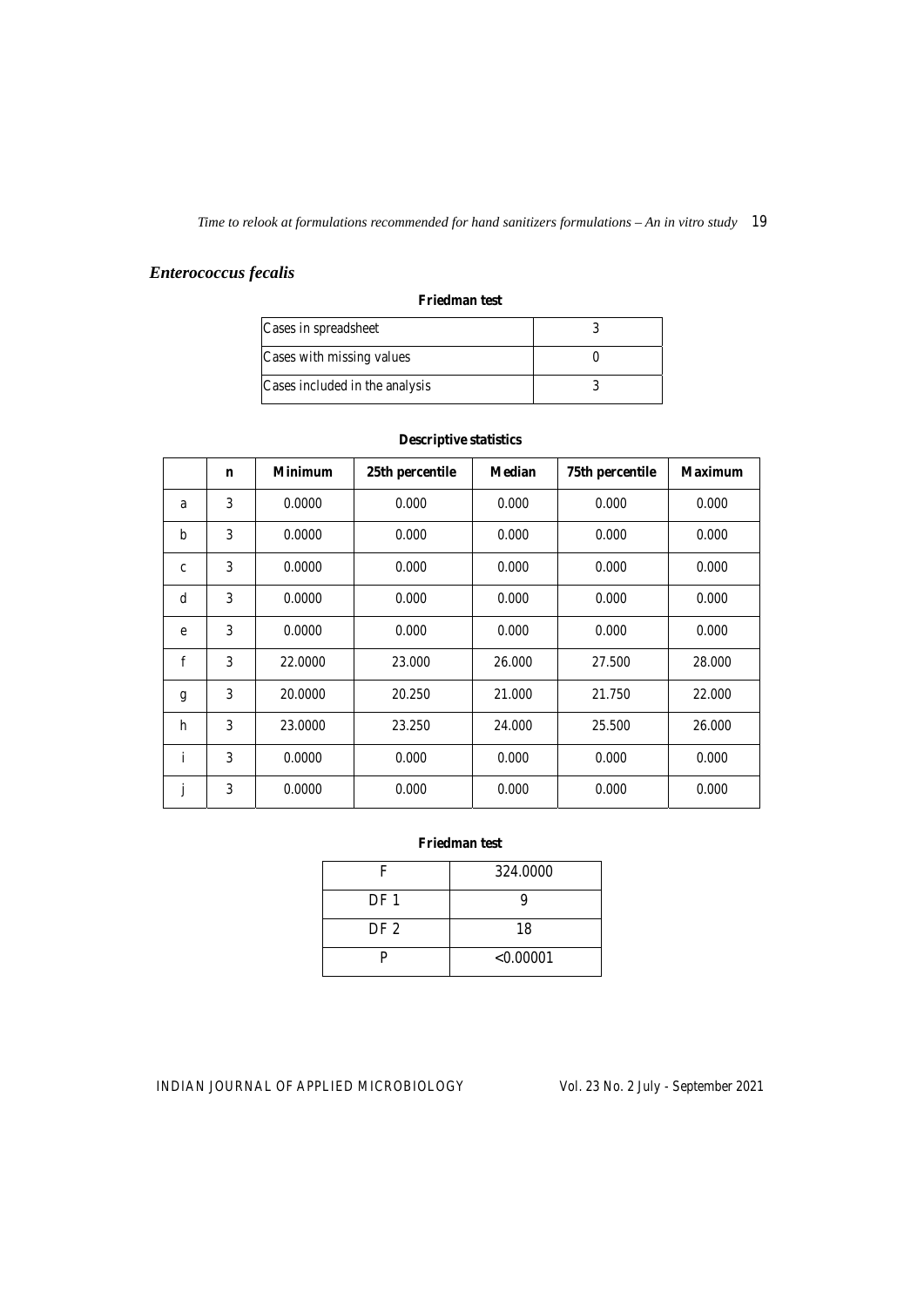# **Multiple comparisons**  Variable Mean rank Different (P<0.05) from variable nr (1) a 4.0000 (6) (7) (8) (2) b 4.0000 (6) (7) (8) (3) c 4.0000 (6) (7) (8) (4) d 4.0000 (6) (7) (8) (5) e 4.0000 (6) (7) (8) (6) f 9.5000 (1) (2) (3) (4) (5) (7) (9) (10) (7) g 8.0000 (1) (2) (3) (4) (5) (6) (8) (9) (10) (8) h 9.5000 (1) (2) (3) (4) (5) (7) (9) (10) (9) i 4.0000 (6) (7) (8) (10) j 4.0000 (6) (7) (8)

Minimum required difference of mean rank: 0.4043

# *Pseudomonas areuginosa*

### **Friedman test**

| Cases in spreadsheet           |  |
|--------------------------------|--|
| Cases with missing values      |  |
| Cases included in the analysis |  |

### **Descriptive statistics**

|   | n | <b>Minimum</b> | 25th percentile | <b>Median</b> | 75th percentile | <b>Maximum</b> |
|---|---|----------------|-----------------|---------------|-----------------|----------------|
| a | 3 | 0.0000         | 0.000           | 0.000         | 0.000           | 0.000          |
| b | 3 | 0.0000         | 0.000           | 0.000         | 0.000           | 0.000          |
| c | 3 | 0.0000         | 0.000           | 0.000         | 0.000           | 0.000          |
| d | 3 | 0.0000         | 0.000           | 0.000         | 0.000           | 0.000          |
| e | 3 | 0.0000         | 0.000           | 0.000         | 0.000           | 0.000          |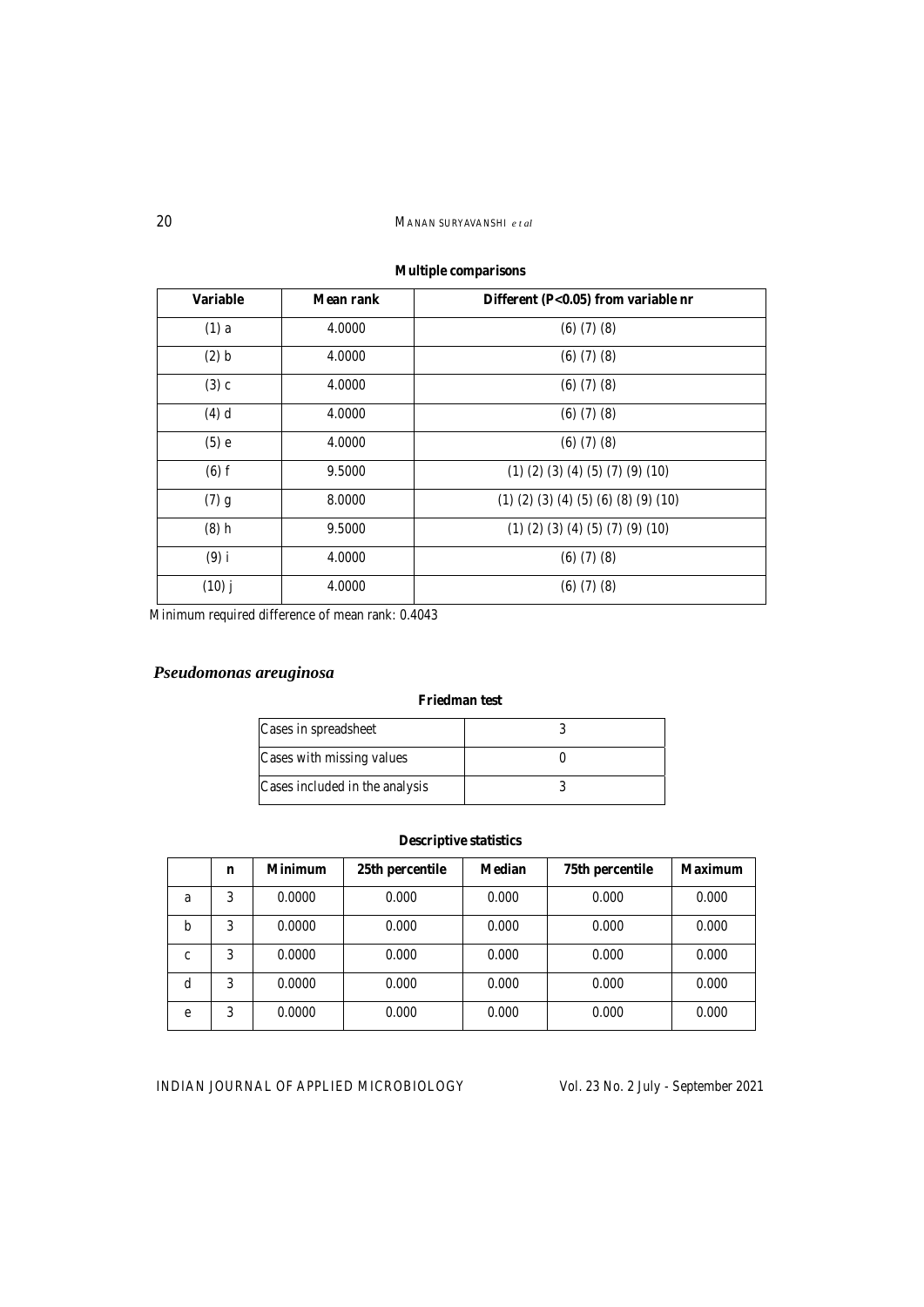| Time to relook at formulations recommended for hand sanitizers formulations $-An$ in vitro study 21 |  |  |
|-----------------------------------------------------------------------------------------------------|--|--|
|                                                                                                     |  |  |

|   | n | <b>Minimum</b> | 25th percentile | <b>Median</b> | 75th percentile | <b>Maximum</b> |
|---|---|----------------|-----------------|---------------|-----------------|----------------|
|   | 3 | 23,0000        | 23.250          | 24.000        | 27.750          | 29.000         |
| g | 3 | 0.0000         | 0.000           | 0.000         | 0.000           | 0.000          |
| h | 3 | 25,0000        | 25.250          | 26,000        | 27.500          | 28,000         |
|   | 3 | 0.0000         | 0.000           | 0.000         | 0.000           | 0.000          |
|   | 3 | 0.0000         | 0.000           | 0.000         | 0.000           | 0.000          |

### **Friedman test**

| F               | 180.2500  |
|-----------------|-----------|
| DF <sub>1</sub> |           |
| DF <sub>2</sub> | 18        |
| P               | < 0.00001 |

## **Multiple comparisons**

| <b>Variable</b> | <b>Mean rank</b> | Different (P<0.05) from variable nr              |
|-----------------|------------------|--------------------------------------------------|
| $(1)$ a         | 4.5000           | (6)(8)                                           |
| (2) b           | 4.5000           | (6)(8)                                           |
| $(3)$ c         | 4.5000           | (6)(8)                                           |
| $(4)$ d         | 4.5000           | (6)(8)                                           |
| $(5)$ e         | 4.5000           | (6)(8)                                           |
| $(6)$ f         | 9.3333           | $(1)$ $(2)$ $(3)$ $(4)$ $(5)$ $(7)$ $(9)$ $(10)$ |
| $(7)$ g         | 4.5000           | (6)(8)                                           |
| $(8)$ h         | 9.6667           | $(1)$ $(2)$ $(3)$ $(4)$ $(5)$ $(7)$ $(9)$ $(10)$ |
| $(9)$ i         | 4.5000           | (6)(8)                                           |
| $(10)$ j        | 4.5000           | (6)(8)                                           |

Minimum required difference of mean rank: 0.4669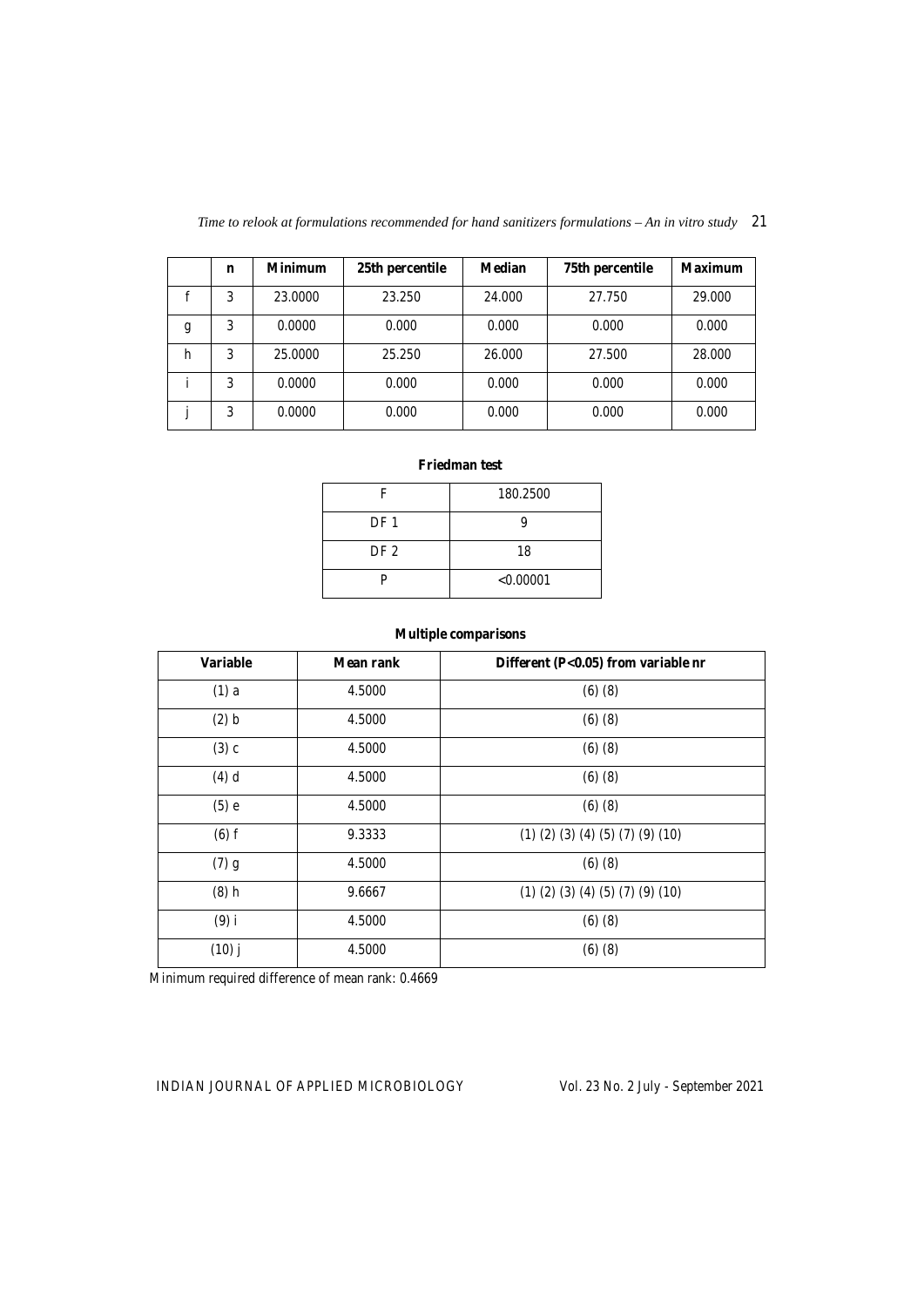## *Escherichia coli*

### **Friedman test**

| Cases in spreadsheet           |  |
|--------------------------------|--|
| Cases with missing values      |  |
| Cases included in the analysis |  |

|             | $\mathbf n$ | <b>Minimum</b> | 25th percentile | <b>Median</b> | 75th percentile | <b>Maximum</b> |
|-------------|-------------|----------------|-----------------|---------------|-----------------|----------------|
| a           | 3           | 0.0000         | 0.000           | 0.000         | 0.000           | 0.000          |
| $\mathbf b$ | 3           | 0.0000         | 0.000           | 0.000         | 0.000           | 0.000          |
| $\mathbf c$ | 3           | 0.0000         | 0.000           | 0.000         | 0.000           | 0.000          |
| d           | 3           | 0.0000         | 0.000           | 0.000         | 0.000           | 0.000          |
| e           | 3           | 0.0000         | 0.000           | 0.000         | 0.000           | 0.000          |
| f           | 3           | 22.0000        | 23,000          | 26.000        | 26.750          | 27.000         |
| g           | 3           | 23.0000        | 23.250          | 24.000        | 25.500          | 26.000         |
| h           | 3           | 26.0000        | 26.000          | 26.000        | 26.750          | 27.000         |
| i           | 3           | 0.0000         | 0.000           | 0.000         | 0.000           | 0.000          |
|             | 3           | 0.0000         | 0.000           | 0.000         | 0.000           | 0.000          |

### **Descriptive statistics**

## **Friedman test**

| F               | 136.0000  |
|-----------------|-----------|
| DF <sub>1</sub> |           |
| DF <sub>2</sub> | 18        |
|                 | < 0.00001 |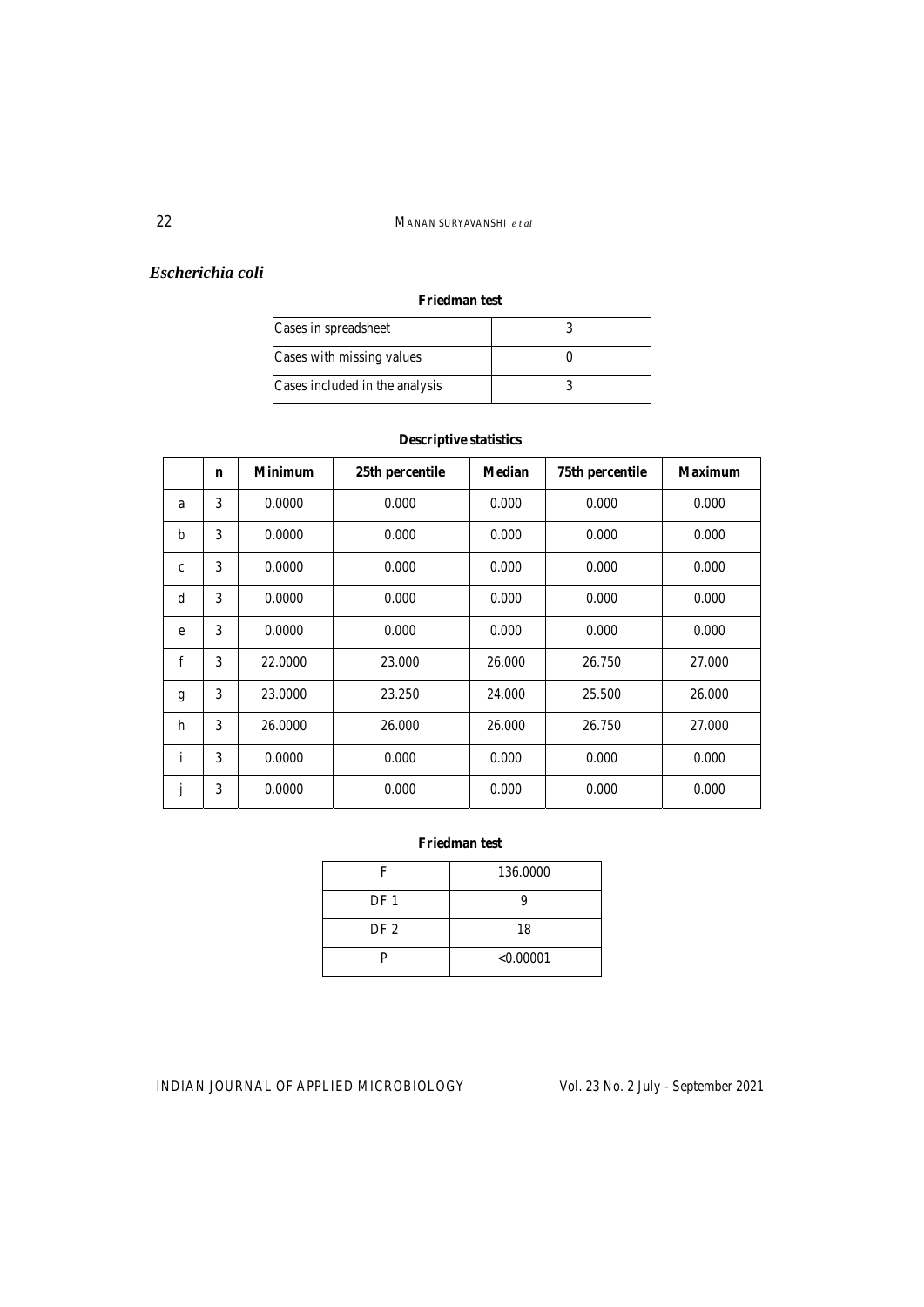| <b>Variable</b> | Mean rank | Different (P<0.05) from variable nr                    |
|-----------------|-----------|--------------------------------------------------------|
| $(1)$ a         | 4.0000    | $(6)$ $(7)$ $(8)$                                      |
| (2) b           | 4.0000    | $(6)$ $(7)$ $(8)$                                      |
| $(3)$ c         | 4.0000    | (6)(7)(8)                                              |
| $(4)$ d         | 4.0000    | $(6)$ $(7)$ $(8)$                                      |
| $(5)$ e         | 4.0000    | $(6)$ $(7)$ $(8)$                                      |
| $(6)$ f         | 8.8333    | $(1)$ $(2)$ $(3)$ $(4)$ $(5)$ $(8)$ $(9)$ $(10)$       |
| $(7)$ g         | 8.6667    | $(1)$ $(2)$ $(3)$ $(4)$ $(5)$ $(8)$ $(9)$ $(10)$       |
| $(8)$ h         | 9.5000    | $(1)$ $(2)$ $(3)$ $(4)$ $(5)$ $(6)$ $(7)$ $(9)$ $(10)$ |
| $(9)$ i         | 4.0000    | $(6)$ $(7)$ $(8)$                                      |
| $(10)$ j        | 4.0000    | $(6)$ $(7)$ $(8)$                                      |

**Multiple comparisons** 

Minimum required difference of mean rank: 0.6176

## **Results:**

Box plots of the zone of inhibition of each sanitizer are shown in figure 1with individual data given in supplementary analysis. Sanitizers 1, 2, 3, 4, 5, 9, and 10 failed to inhibit any bacterial growth for all tested organisms. Sanitizers 6 and 8 showed zone of inhibition for all tested gram positive and negative bacteria. Sanitizer 7 showed zone of inhibition for all tested bacteria except *Pseudomonas aeruginosa*.

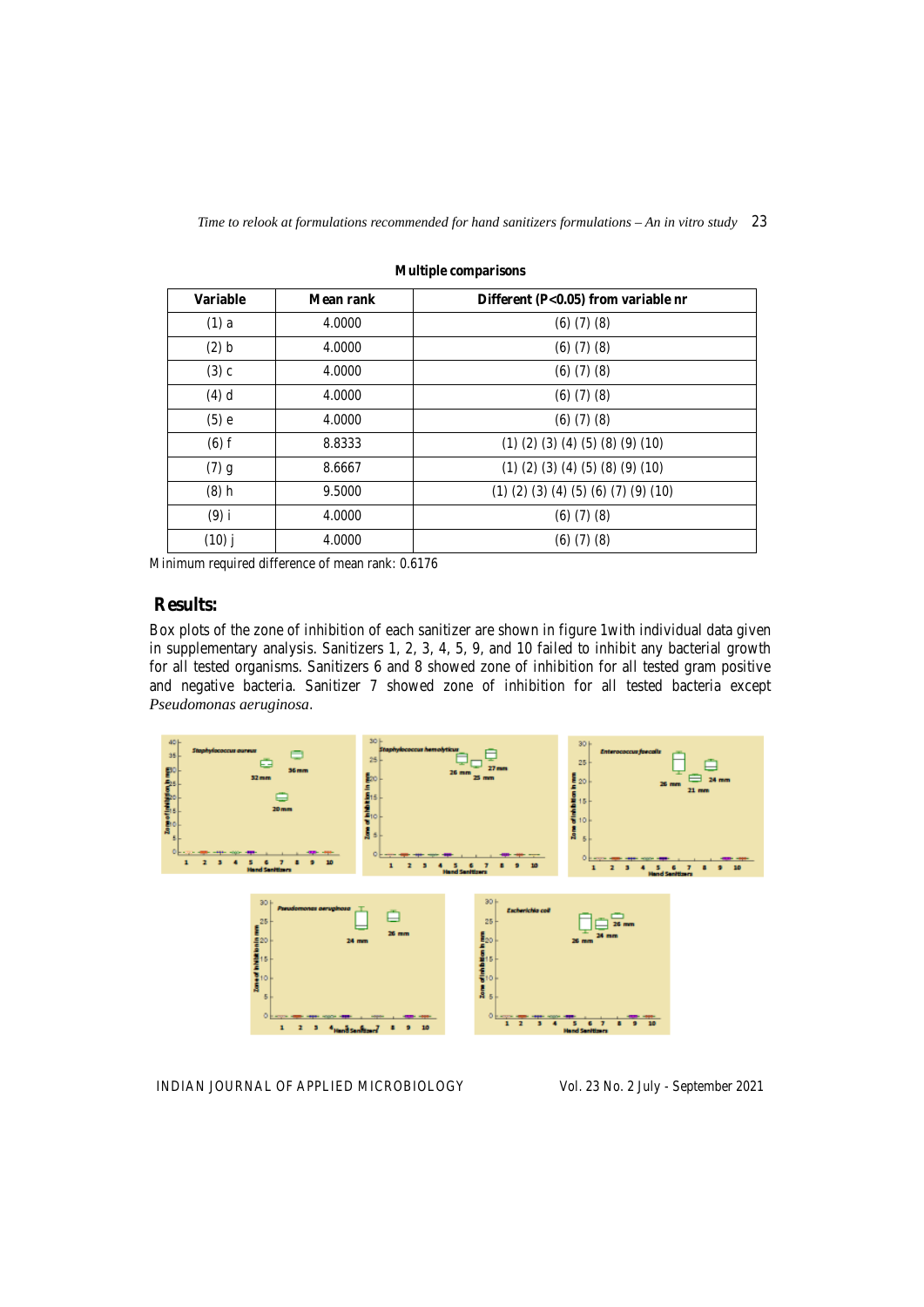Figure 1: Mean zone of inhibition in mm shown as box plot for Staphylococcus aureus, Staphylococcus hemolyticus, Enterococcus faecalis, Pseudomonas aeruginosa and Escherichia coli.

Results of ANOVA test showing significance of pairwise differences in inhibition zones of different sanitizers for different organisms are shown in supplementary analysis (Table 2).

| Zone of inhibition in mm<br><b>Tests in triplicates</b> |                          |            |     |                               |     |     |     |                                |     |     |                                  |     |                            |     |     |
|---------------------------------------------------------|--------------------------|------------|-----|-------------------------------|-----|-----|-----|--------------------------------|-----|-----|----------------------------------|-----|----------------------------|-----|-----|
| <b>Sanitizer</b>                                        | Staphylococcus<br>aureus |            |     | Staphylococcus<br>hemolyticus |     |     |     | <b>Enterococcus</b><br>fecalis |     |     | <b>Pseudomonas</b><br>areuginosa |     | <b>Escherichia</b><br>coli |     |     |
| 1                                                       | Nil                      | Nil        | Nil | Nil                           | Nil | Nil | Nil | Nil                            | Nil | Nil | Nil                              | Nil | Nil                        | Nil | Nil |
| $\overline{c}$                                          | Nil                      | Nil        | Nil | Nil                           | Nil | Nil | Nil | Nil                            | Nil | Nil | Nil                              | Nil | Nil                        | Nil | Nil |
| 3                                                       | Nil                      | Nil        | Nil | Nil                           | Nil | Nil | Nil | Nil                            | Nil | Nil | Nil                              | Nil | Nil                        | Nil | Nil |
| $\overline{4}$                                          | Nil                      | Nil        | Nil | Nil                           | Nil | Nil | Nil | Nil                            | Nil | Nil | Nil                              | Nil | Nil                        | Nil | Nil |
| 5                                                       | Nil                      | <b>Nil</b> | Nil | Nil                           | Nil | Nil | Nil | Nil                            | Nil | Nil | <b>Nil</b>                       | Nil | <b>Nil</b>                 | Nil | Nil |
| 6                                                       | 31                       | 34         | 32  | 26                            | 27  | 24  | 26  | 28                             | 22  | 23  | 29                               | 24  | 22                         | 27  | 26  |
| 7                                                       | 22                       | 19         | 20  | 25                            | 25  | 23  | 22  | 21                             | 20  | Nil | Nil                              | Nil | 24                         | 23  | 26  |
| 8                                                       | 36                       | 37         | 34  | 28                            | 27  | 25  | 26  | 24                             | 23  | 28  | 26                               | 25  | 26                         | 27  | 26  |
| 9                                                       | Nil                      | Nil        | Nil | Nil                           | Nil | Nil | Nil | Nil                            | Nil | Nil | Nil                              | Nil | Nil                        | Nil | Nil |
| 10                                                      | Nil                      | Nil        | Nil | Nil                           | Nil | Nil | Nil | Nil                            | Nil | Nil | Nil                              | Nil | Nil                        | Nil | Nil |

**Table 2: This shows zone of inhibition in mm in triplicate for Staphylococcus aureus, Staphylococcus hemolyticus, Pseudomonas aeruginosa, Escherichia coli, and Enterococcus faecalis** 

To know the effective contact time of sanitizers, each of them was streak cultured after 15, 30, 45 and 60 seconds of contact time. Gram positive bacteria were plated on blood agar alone and gram negative bacteria were plated on blood agar and MacConkey agar each. Results for blood agar showed that for sanitizers 1,2,3,4,5,7,9 and 10 the growth was present at all time points suggesting that no growth was inhibited even after one minute of contact time for any bacteria. Sanitizer 6 inhibited growth for all bacteria at all experimental time points. Sanitizer 8 did not inhibit growth for any bacteria after contact time of 15 seconds. However, it successfully inhibited growth of all bacteria at all subsequent experimental time points (table 3 and figure 2).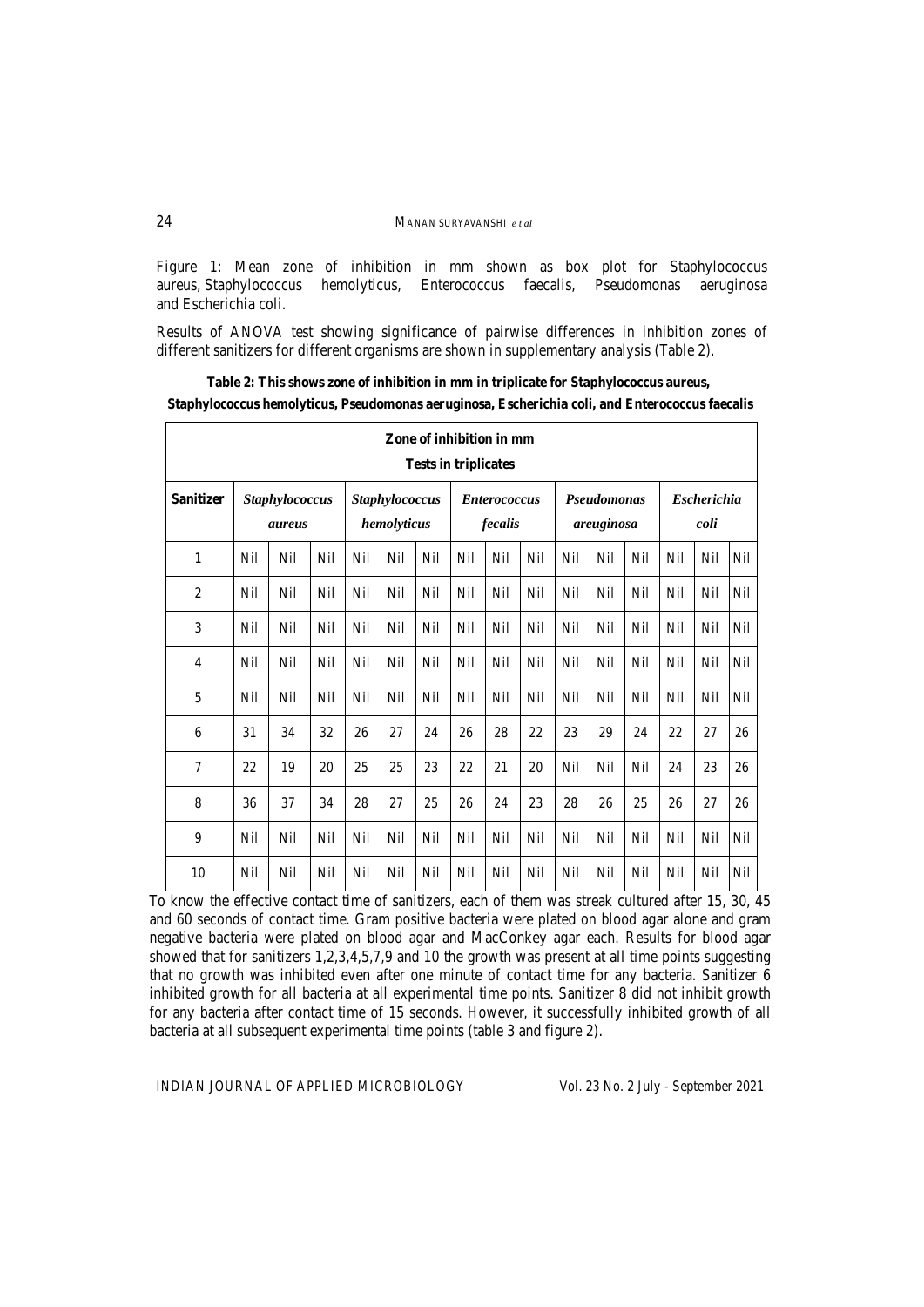|                     |                 |             | Both gram negative and gram positive bacteria on nutrient Agar |   |                                         |   |                                                      |                                                                     |   |   |                                      |
|---------------------|-----------------|-------------|----------------------------------------------------------------|---|-----------------------------------------|---|------------------------------------------------------|---------------------------------------------------------------------|---|---|--------------------------------------|
| Organism            | Time in seconds | Sanitiser 1 | Sanitiser 2                                                    |   |                                         |   |                                                      | Sanitiser 3   Sanitiser 4   Sanitiser 5   Sanitiser 6   Sanitiser 7 |   |   | Sanitiser 8 Sanitiser 9 Sanitiser 10 |
| E.coli              | 15              | Þ           | Ð                                                              |   | Þ                                       | Ð |                                                      | Þ                                                                   | Þ | Ð | Þ                                    |
|                     | 30              | P           | P                                                              | D | P                                       | P |                                                      | P                                                                   |   | P | P                                    |
|                     | 45              | P           | Þ                                                              | Þ | Þ                                       | p |                                                      | P                                                                   |   | p | P                                    |
|                     | 60              | <b>D</b>    |                                                                | Ð | Þ                                       | Þ |                                                      | Þ                                                                   |   | n | b                                    |
| Pseudomonas         | 15              | D           | ъ                                                              | Ð | Þ                                       | D |                                                      | P                                                                   |   | p | P                                    |
|                     | $\overline{3}0$ |             |                                                                |   | Þ                                       |   |                                                      | Þ                                                                   |   | Ð | B                                    |
|                     | 45              | P           | в                                                              | в | Þ                                       | P |                                                      | P                                                                   |   | P | Þ                                    |
|                     | 60              | P           | в                                                              | в | Þ                                       | n |                                                      | P                                                                   |   | Þ | p                                    |
| S.aureus            | 15              | Þ           |                                                                |   | Þ                                       | Þ |                                                      | Þ                                                                   | n | Ð | Þ                                    |
|                     | $\overline{30}$ | D           | D                                                              | в | Þ                                       | p |                                                      | P                                                                   |   | Ð | Þ                                    |
|                     | 45              | ø           |                                                                |   | B                                       | в |                                                      | Þ                                                                   |   |   | в                                    |
|                     | 60              | P           | P                                                              | в | Þ                                       | P |                                                      | Þ                                                                   |   | p | p                                    |
| <b>Enterococcus</b> | 15              |             |                                                                |   | Þ                                       | Ð |                                                      | Þ                                                                   |   | ø | Þ                                    |
|                     | $\overline{3}0$ | Ð           |                                                                |   | Þ                                       | Þ |                                                      | Þ                                                                   |   | Ð |                                      |
|                     | 45              | D           | P                                                              | Đ | P                                       | P |                                                      | P                                                                   |   | D | P                                    |
|                     | 60              | в           |                                                                |   | Þ                                       | Ð |                                                      | Þ                                                                   |   |   | Ð                                    |
| S.hemolytics        | 15              | P           | P                                                              | Þ | Þ                                       | P |                                                      | Þ                                                                   | D | P | P                                    |
|                     | $\overline{30}$ | Þ           |                                                                | Ð | Þ                                       | Þ |                                                      | Þ                                                                   |   | Þ | Þ                                    |
|                     | 45              | Ð           |                                                                |   | Þ                                       | Þ |                                                      | Þ                                                                   |   | Þ |                                      |
|                     | 60              | D           | D                                                              | D | Þ                                       |   |                                                      | P                                                                   |   | Þ | D                                    |
|                     |                 |             |                                                                |   | Gram negative bacteria on McConkey Agar |   |                                                      |                                                                     |   |   |                                      |
| Organism            | Time in seconds | Sanitiser 1 | Sanitiser 2                                                    |   |                                         |   | Sanitiser 3   Sanitiser 4   Santiser 5   Sanitiser 6 | Sanitiser 7                                                         |   |   | Sanitiser 8 Sanitiser 9 Sanitiser 10 |
| E.coli              | 15              | P           | Þ                                                              | D | P                                       | D |                                                      | P                                                                   | D | D | P                                    |
|                     | $\overline{30}$ | в           |                                                                | ы | Þ                                       | B |                                                      | Þ                                                                   |   | Ð | Þ                                    |
|                     | 45              | P           | Þ                                                              | D | P                                       | P |                                                      | P                                                                   |   | P | P                                    |
|                     | 60              | Þ           |                                                                | в | Þ                                       | Ð |                                                      | Þ                                                                   |   | Þ | Þ                                    |
| Pseudomonas         | 15              | P           | Þ                                                              | Ð | P                                       | P |                                                      | Þ                                                                   | Þ | P | P                                    |
|                     | $\overline{30}$ | Þ           |                                                                | Ð | Þ                                       | Þ |                                                      | Þ                                                                   |   | Þ | D.                                   |
|                     | 45              | b           |                                                                |   |                                         |   |                                                      | Þ                                                                   |   | b |                                      |
|                     | 60              |             |                                                                |   |                                         |   |                                                      |                                                                     |   |   |                                      |

Table 3: Table showing of growth for both gram negative and gram positive bacteria on **Nutrient Agar after 15, 30, 45 and 60 seconds and o n MacConkey agar for gram m negative**  at 15, 30, 45 and 60 seconds (P-growth present, I-growth inhibited).

Figure 2: Image showing growth patterns all ten hand sanitizers on **MacConkey y agar for** *Esch herichia coli*



INDIAN JOURNAL OF APPLIED MICROBIOLOGY

Vol. 23 No. 2 July - September 2021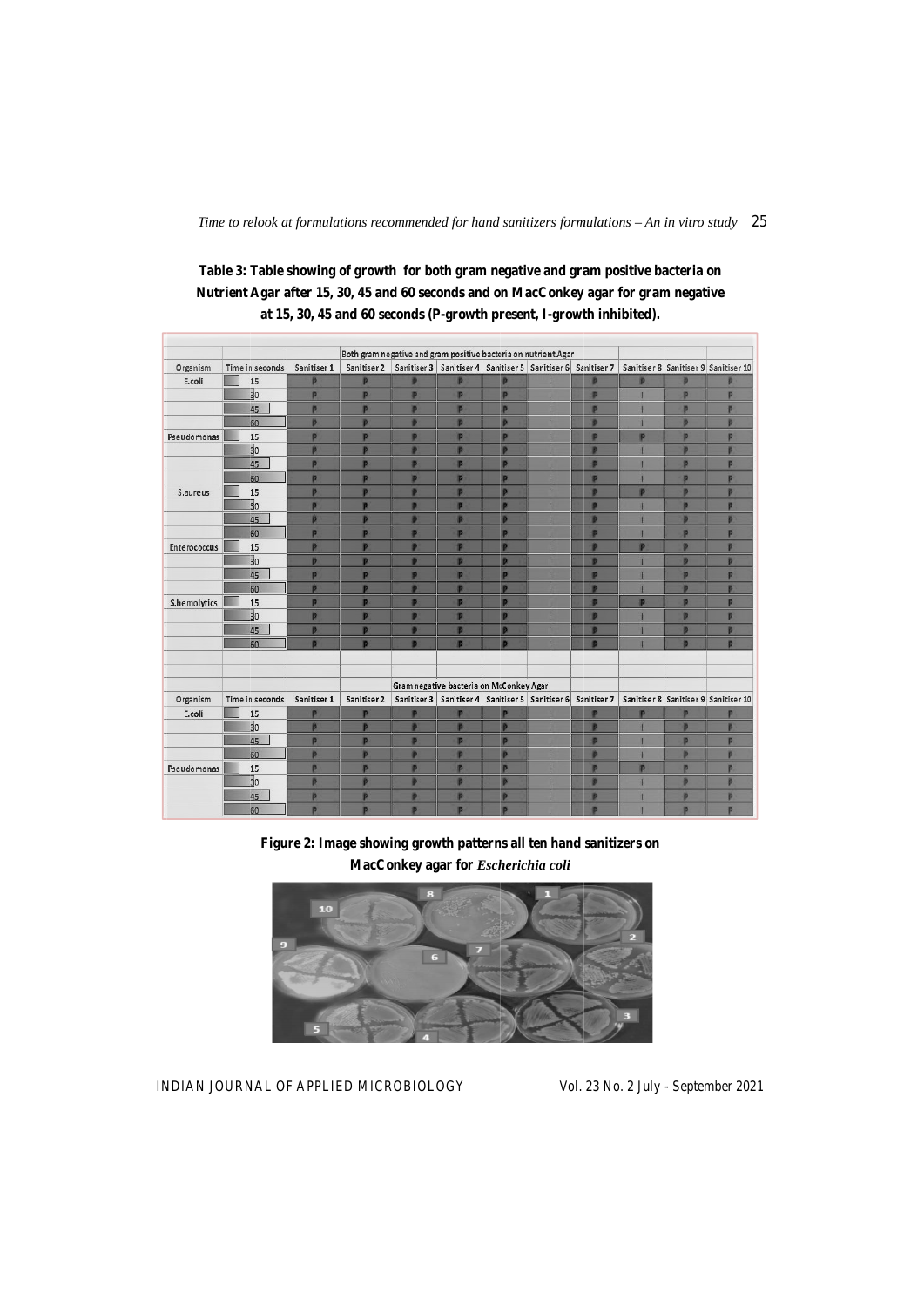#### 26MANAN SURYAVANSHI *e t al*

For the third part of experiment, growth was seen at all dilutions of ethanol and propanol when tested against five ATCC bacteria (Table 4).However, disinfectant 2.5v/v chlorhexidine was able to inhibit all fivebacteria.0.2 gm mecetronium ethyl sulphate showed inhibition for *Staphylococcus aureus*, *Staphylococcus hemolyticus, Enterococcus faecalis andEscherichia coli*. However, *Pseudomonas aeruginosa* was not inhibited by this disinfectant.

## **Table 4: Dilutions of various disinfectant agents- ethyl alcohol and propanol, chlorhexidine, mecetronium ethyl sulphate tested against** *S. hemolyticus, S. aureus, Enterococcus, Escherichia coli* **and** *Pseudomonas aeruginosa* **(in triplicates).**

|                                                                   | Dilutions of various disinfectant agents tested against S. hemolyticus,<br>Zone of inhibition in mm+1mm |                        |                                                                                                           |     |                                      |            |                   |          |          |         |                 |          |     |             |           |               |                                                                         |                 |                   |                   |                 |     |  |
|-------------------------------------------------------------------|---------------------------------------------------------------------------------------------------------|------------------------|-----------------------------------------------------------------------------------------------------------|-----|--------------------------------------|------------|-------------------|----------|----------|---------|-----------------|----------|-----|-------------|-----------|---------------|-------------------------------------------------------------------------|-----------------|-------------------|-------------------|-----------------|-----|--|
|                                                                   | Ethanol                                                                                                 |                        |                                                                                                           |     |                                      |            |                   |          | Propanol |         |                 |          |     |             |           |               | Chlorhexidine                                                           |                 |                   | Mecetronium ethyl |                 |     |  |
|                                                                   |                                                                                                         |                        |                                                                                                           |     |                                      |            |                   |          |          |         |                 |          |     | sulphate    |           |               |                                                                         |                 |                   |                   |                 |     |  |
| S.N                                                               | 60%<br>80%<br>70%                                                                                       |                        |                                                                                                           |     |                                      | 60%<br>70% |                   |          |          |         | 80%             |          |     | $2.5$ $V/V$ |           |               | 0.2 gm in 100ml                                                         |                 |                   |                   |                 |     |  |
| 1                                                                 | Nil Nil Nil Nil Nil<br>Nil<br>Nil Nil Nil Nil Nil<br>Nil                                                |                        |                                                                                                           |     |                                      |            | Nil Nil Nil       |          | Nil      | Nil Nil |                 | 32       | 33  | 36          | 15        | 12            | 15                                                                      |                 |                   |                   |                 |     |  |
| Dilutions of various disinfectant agents tested against S. aureus |                                                                                                         |                        |                                                                                                           |     |                                      |            |                   |          |          |         |                 |          |     |             |           |               |                                                                         |                 |                   |                   |                 |     |  |
|                                                                   | Ethanol                                                                                                 |                        |                                                                                                           |     |                                      |            |                   |          |          |         |                 | Propanol |     |             |           |               |                                                                         | Chlorhexidine   |                   | Mecetronium ethyl |                 |     |  |
|                                                                   |                                                                                                         |                        |                                                                                                           |     |                                      |            |                   |          |          |         |                 |          |     |             |           |               |                                                                         |                 |                   | sulphate          |                 |     |  |
| S.N                                                               | 60%<br>70%<br>80%                                                                                       |                        |                                                                                                           |     |                                      |            | 60%<br>70%        |          |          |         |                 |          | 80% |             | $2.5$ v/v |               |                                                                         | 0.2 gm in 100ml |                   |                   |                 |     |  |
| $\overline{2}$                                                    | Nil Nil Nil Nil Nil<br>Nil Nil Nil Nil Nil<br>Nil                                                       |                        |                                                                                                           |     | Nil Nil Nil<br>Nil<br>Nil<br>Nil Nil |            |                   |          |          |         |                 |          | 36  | 32          | 39        | 12            | 17                                                                      | 19              |                   |                   |                 |     |  |
|                                                                   |                                                                                                         |                        |                                                                                                           |     |                                      |            |                   |          |          |         |                 |          |     |             |           |               | Dilutions of various disinfectant agents tested against Enterococcus    |                 |                   |                   |                 |     |  |
|                                                                   | Ethanol                                                                                                 |                        |                                                                                                           |     |                                      |            |                   | Propanol |          |         |                 |          |     |             |           | Chlorhexidine |                                                                         |                 | Mecetronium ethyl |                   |                 |     |  |
|                                                                   |                                                                                                         |                        |                                                                                                           |     |                                      |            |                   |          |          |         |                 |          |     |             |           |               |                                                                         |                 |                   | sulphate          |                 |     |  |
| S.N                                                               | 60%<br>70%                                                                                              |                        |                                                                                                           |     |                                      | 80%        |                   |          | 60%      |         |                 | 70%      |     |             | 80%       |               |                                                                         | $2.5$ v/v       |                   |                   | 0.2 gm in 100ml |     |  |
| 3                                                                 | Nil                                                                                                     | Nil Nil Nil<br>Nil Nil |                                                                                                           | Nil | Nil Nil Nil Nil                      |            |                   |          |          |         | Nil Nil Nil Nil |          | Nil | Nil Nil     |           | 26            | 26                                                                      | 29              | 22                | 17                | 22              |     |  |
|                                                                   |                                                                                                         |                        |                                                                                                           |     |                                      |            |                   |          |          |         |                 |          |     |             |           |               | Dilutions of various disinfectant agents tested against Escherchia coli |                 |                   |                   |                 |     |  |
|                                                                   | Ethanol                                                                                                 |                        |                                                                                                           |     |                                      |            |                   |          | Propanol |         |                 |          |     |             |           |               | Chlorhexidine                                                           |                 |                   | Mecetronium ethyl |                 |     |  |
|                                                                   |                                                                                                         |                        |                                                                                                           |     |                                      |            |                   |          |          |         |                 |          |     |             |           |               |                                                                         |                 |                   | sulphate          |                 |     |  |
| S.N                                                               | 60%<br>70%                                                                                              |                        |                                                                                                           |     | 80%                                  |            | 60%               |          |          | 70%     |                 | 80%      |     |             | $2.5$ v/v |               |                                                                         | 0.2 gm in 100ml |                   |                   |                 |     |  |
| $\overline{4}$                                                    |                                                                                                         |                        | Nil   Nil   Nil   Nil   Nil   Nil   Nil   Nil   Nil   Nil   Nil   Nil   Nil   Nil   Nil   Nil   Nil   Nil |     |                                      |            |                   |          |          |         |                 |          |     |             |           |               | 27                                                                      | 26              | 34                | 26                | 19              | 28  |  |
|                                                                   |                                                                                                         |                        |                                                                                                           |     |                                      |            |                   |          |          |         |                 |          |     |             |           |               | Dilutions of various disinfectant agents tested against Pseudomonas     |                 |                   |                   |                 |     |  |
|                                                                   | Ethanol                                                                                                 |                        |                                                                                                           |     |                                      |            |                   |          | Propanol |         |                 |          |     |             |           |               |                                                                         | Chlorhexidine   |                   | Mecetronium ethyl |                 |     |  |
|                                                                   |                                                                                                         |                        |                                                                                                           |     |                                      |            |                   |          |          |         |                 |          |     |             |           |               |                                                                         |                 |                   | sulphate          |                 |     |  |
| S.N                                                               | 60%<br>70%<br>80%                                                                                       |                        |                                                                                                           |     |                                      |            | 60%<br>80%<br>70% |          |          |         |                 |          |     |             | $2.5$ v/v |               | 0.2 gm in 100ml                                                         |                 |                   |                   |                 |     |  |
| 5                                                                 |                                                                                                         |                        | Nil   Nil   Nil   Nil   Nil   Nil   Nil   Nil   Nil   Nil   Nil   Nil   Nil   Nil   Nil   Nil   Nil   Nil |     |                                      |            |                   |          |          |         |                 |          |     |             |           |               | 24                                                                      | 27              | 26                | Nil               | Nil             | Nil |  |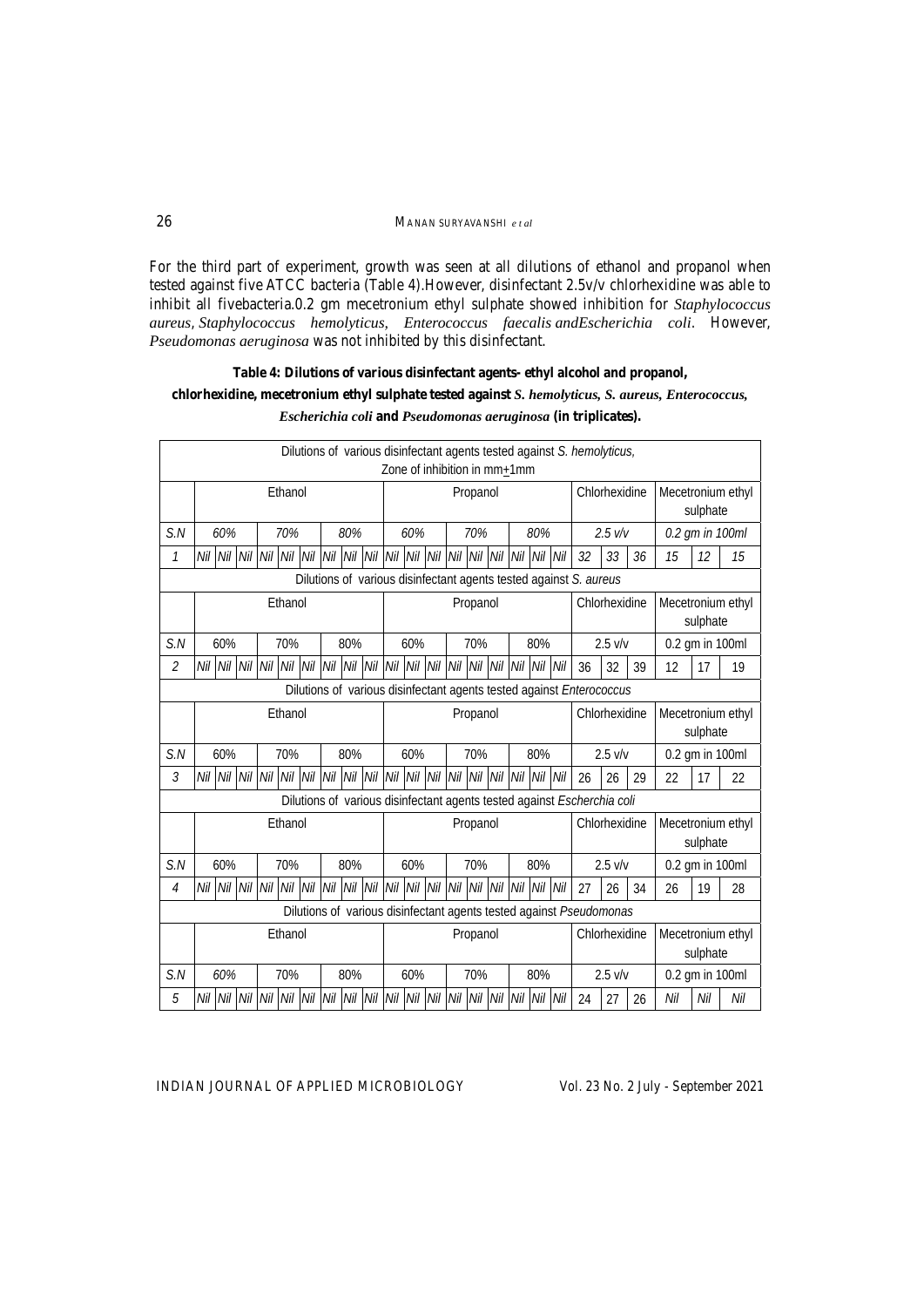### **Discussion**

Our *in vitro* study had three parts. The first part showed that only sanitizers with two active antimicrobial ingredients worked, second part showed that hand sanitizer containing ethanol and chlorhexidine was fastest to act and third part showed that when tested individually in serial dilutions, chlorhexidine was the most effective followed by mecetronium ethyl sulphate. These findings clearly showed that medical grade hand sanitizers (number6, 7 and 8) performed better than commercial hand sanitizers. Medical grade hand sanitizers have disinfectants added to them which make them more effective by prolonging the effect of alcohol based hand sanitizers. This has also been demonstrated by Alyet al and Kampf(1979), G et al (1999) in their work [16,17,18].

Ourstudy is an in vitro study and hand sanitizers containing only alcohol as their main ingredient were unable to inhibit growth of any of the bacteria. Out of the three, two medical grade hand sanitizers which had ethyl alcohol and chlorhexidine gluconate as their main ingredient (6 and 8) performed better than the third (7) hand sanitizer which had propanol and mecetronium ethyl sulphate as their main ingredient.

The second part of our experiment was performed to know time of action of different sanitizers. Culture plates were streak cultured at 15, 30, 45 and 60 seconds of contact time and inhibition of growth was noted. Here hand sanitizer 6 (growth inhibition started after 15 seconds) performed the best in blood agar and MacConkey for both gram positive and gram negative bacteria. Hand sanitizer 8 was able to inhibit growth in both medium and for all bacteria after 30 seconds. Besides this, other hand sanitizers including 7 (which had shown growth inhibition in earlier experiment for *Staphylococcus aureus* and *Staphylococcus hemolyticus)* were unable to show any growth inhibition up to 60 seconds. WHO based formulations are known to be have bactericidal activity within 60 seconds [19]. Our in vitro experiments were able to show adequate activity of hand sanitizers within 60 seconds for only three sanitizers.

Third part of the experiment also showed that individual dilutions of alcohol were also not able to inhibit both gram positive and gram negative growth. This confirmed that both ethanol and propanol were ineffective at 60%, 70%, 80% (v/v) concentrations against all five bacteria. Disinfectants individually especially 2.5 v/v chlorhexidine performed the best followed by 0.2 gm mecetronium ethyl sulphate in 100ml distilled water which was unable to inhibit *Pseudomonas aeruginosa*. Suchomel et al in their review article published in 2020 have highlighted that most of hand sanitizer are based on 2009 WHO formulations have alcohol in volume/volume  $(v/v)$ percentages which are not having sufficient activity against the bacteria. They have suggested modifications by increasing the amount of alcohol by  $\sim$ 7% which is done by using weight (w/w) instead of volume percent concentrations. They have also suggested decreasing the glycerol from 1.45% to 0.725% in WHO preparations [20]. European Committee for Standardization European Norm (EN) 1500 has also suggested higher concentrations of alcohol in weight/weight (w/w) for adequate efficacy of hand rubs [21].

Our study had few limitations. It is an in vitro experiment with artificially created very high load of bacteria. These findings however set a ground for further studies to perform in vivo experiments and validate the claims set forth in these experiments.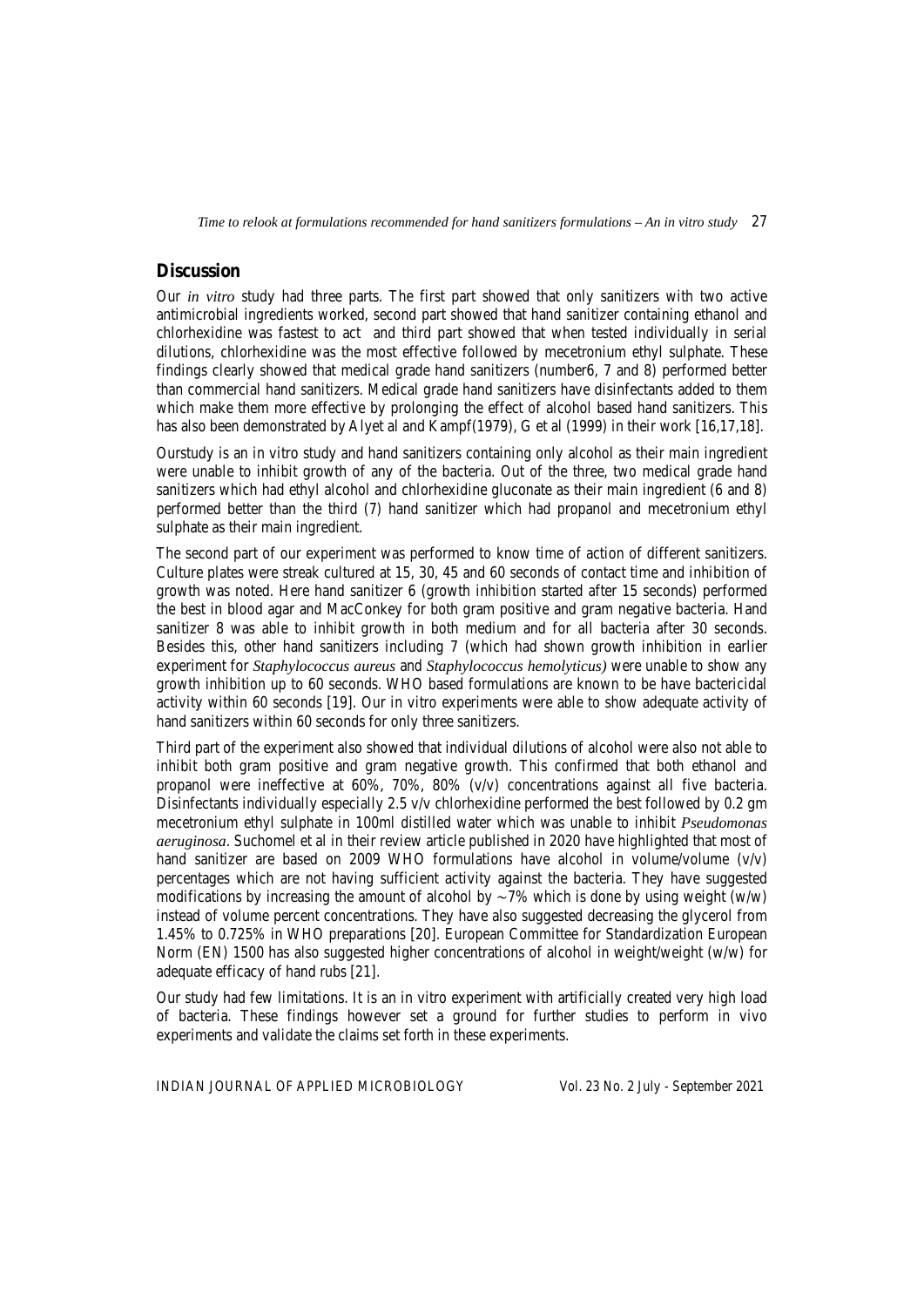### **Conclusion**

To conclude this is an in vitro study which highlights that hand sanitizers with both alcohol and disinfectants as their main ingredient perform better than alcohol only based hand sanitizers. This also preludes for further in vivo studies with higher concentrations (w/w) of alcohol to validate modified WHO hand sanitizer preparations.

**Funding Source:** This research did not receive any specific grant from funding agencies in the public, commercial, or not-for-profit sectors.

#### **Acknowledgement:** None

### **Competing interests:** None

### **References**

- 1. Grice, E.A.; Segre, J.A., 2011,"The skin microbiome", Nat. Rev. Microbiol., 9, pp. 244–253.
- 2. Carter S J 2000, "Aseptic technique Cooper and Gunn's Dispensing for Pharmaceutical Students", 12th Edition, CBS Publishers and Distributors, pp. 494-540.
- 3. Hübner NO, Hübner C, Wodny M, Kampf G, Kramer A., 2010,"Effectiveness of alcohol-based hand disinfectants in a public administration: impact on health and work performance related to acute respiratory symptoms and diarrhoea", BMC Infect Dis., 10:250. doi: 10.1186/1471-2334-10- 250.
- 4. Tambekar DH, Shirsat SD, Suradkar SB, Rajankar PN, Banginwar YS, 2007," Prevention of transmission of infectious disease: Studies on hand hygiene in health-care among students", Cont J Biomed Sci. ,1,pp 6–10.
- 5. Larson EL, Hughes CA, Pyrek JD, Sparks SM, Cagatay EU, Bartkus JM., 1998, "Changes in bacterial flora associated with skin damage on hands of health care personnel". Am J Infect Control., 26, pp.513–21.
- 6. Nuland SB," The doctor's plague: germs, childbed fever, and the strange story of Ignác Semmelweis", New York: WW Norton & Company, 2003.
- 7. Centers for Disease Control and Prevention 2002.Guideline for hand hygiene in health-care settings. Recommendation of the Healthcare Infection Control Practices Advisory Committee and the HICPAC/SHEA/APIC/IDSA Hand Hygiene Task Force.
- 8. Pickering AJ, Boehm AB, Mwanjali M, Davis J, 2010. "Efficacy of waterless hand hygiene compared with handwashing with soap: a field study in Dar es Salaam, Tanzania", Am J Trop Med Hyg. 82, 2, pp.270-8. doi:10.4269/ajtmh.2010.09-0220.
- 9. Pittet D, Allegranzi B, Boyce J., 2009. "World Health Organization World Alliance for Patient Safety First Global Patient Safety Challenge Core Group of Experts. The World Health Organization Guidelines on Hand Hygiene in Health Care and their consensus recommendations. ",Infect Control Hosp Epidemiol, 30,7, pp. 611-22. doi: 10.1086/600379.